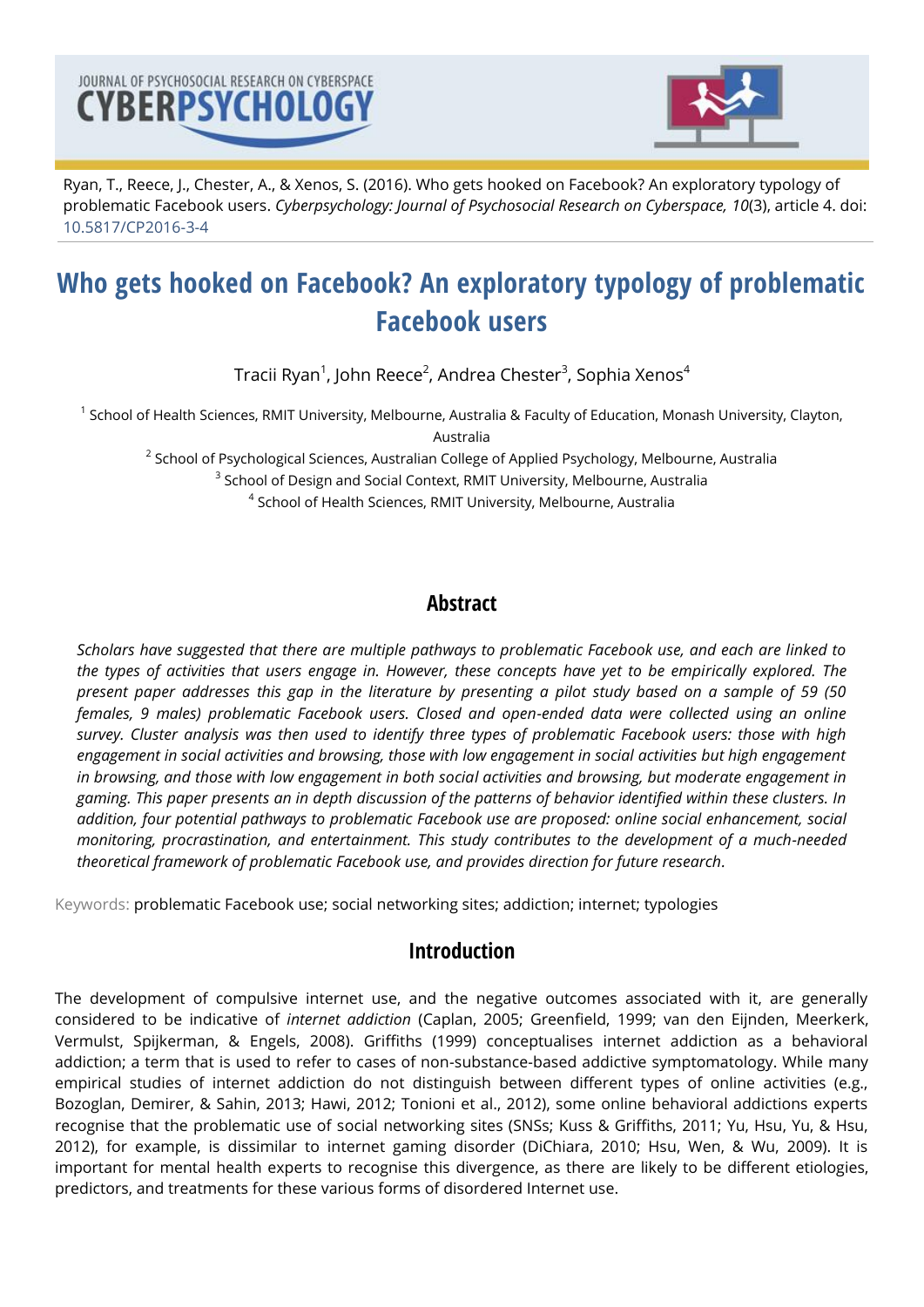The notion that internet addiction takes different forms was originally proposed by Young, Pistner, O'Mara, and Buchanan (1999). These researchers surveyed 35 therapists regarding their experiences in treating patients with internet addiction, and based on the qualitative responses, identified five specific classifications: (a) cybersexual addiction: the compulsive use of adult web sites to obtain cybersex and cyberporn; (b) cyber-relationship addiction: over-involvement in online relationships; (c) net compulsions: obsessive online gambling, shopping, or online trading; (d) information overload: compulsive web surfing or database searches; and (e) computer addiction: obsessive computer game playing.

In response to the work of Young et al. (1999), some scholars argued that many of the individuals who might meet a diagnosis for these subtypes of internet addiction are not actually addicted to the internet *per se*  (Griffiths, 2000; Sim, Gentile, Bricolo, Serpelloni & Gulamoydeen, 2012)*.* Instead, they simply use the internet as a vehicle to engage in other forms of addictive behavior. On this topic, Sim et al. (2012) stated, "treating a pathological gambler's computer use is unlikely to resolve the underlying problem" (p. 749), while Griffiths (2000) posited that the term 'internet addiction' should refer only to behavior that could not occur without using the internet; specifically, addiction to computer-mediated forms of communication.

In recognition of the above concerns, Davis (2001) introduced terminology that could be used to differentiate between types of online addiction. The first, s*pecific pathological internet use,* refers to content-specific addictive use of the internet. This sort of addictive behavior is likely to continue in the absence of the internet, and is focused on a single application (e.g., online gambling, shopping, or cybersex addiction). The second, *generalised pathological internet use,* is predominantly associated with addiction to social uses of the internet, such as chat rooms and email. Davis (2001) remarked that the latter type of addiction is motivated by a strong need for social connectedness, which can be gratified by communicating online.

Based on Davis' (2001) typologies of online addiction, Caplan (2010) developed the social skill model of generalised pathological internet use. This model states that preferring to conduct social interaction in an online environment is a necessary requirement for internet addiction to occur. More specifically, individuals who have a preference for online social interaction use the internet as a means of escaping from negative mood states, such as loneliness or anxiety. Oftentimes, the act of engaging in online communication will alleviate the negative mood (known as mood alteration), which then causes reinforcement of the addictive behavior. Deficient selfregulation (i.e., excessive use and loss of control) may then result, leading to internet addiction.

In recent times, social uses of the internet have undergone considerable growth. In particular, the publics' interest in SNSs appears almost exponential (Smith, 2013a); membership of Facebook, for example, increased from 606 million in 2011 (Ryan & Xenos, 2011) to 1.09 billion daily active users in 2016 (Facebook, 2016). As such, some researchers have turned their attention to the possibility that the use of SNSs could become addictive (Griffiths, Kuss, & Demetrovics, 2014). At this stage, SNS addiction is not recognised as a legitimate disorder; however there is mounting evidence to support the notion that SNSs use can become problematic, and is associated with addictive symptoms. For example, the use of SNS can be habitual, excessive, driven by mood alteration, and motivated by the desire for social interaction, entertainment, or passing time (Ryan, Chester, Reece, & Xenos, 2014).

Thus far, many studies of problematic SNS use have focused specifically on Facebook (e.g., Hong, Huang, Lin, & Chiu, 2014; Zaremohzzabieh, Samah, Omar, Bolong, & Kamarudin, 2014). This is unsurprising, considering the high proportion of Facebook use compared to other forms of SNSs. While Kuss and Griffiths (2011) posit that this singular focus on Facebook is unwarranted, we have suggested elsewhere that it is important to ascertain why this site, in particular, is so popular (Ryan et al., 2014). Furthermore, researchers should attend to the specific motivations of problematic Facebook users, as these may differ from problematic users of other SNSs (e.g., Twitter, Pinterest).

The idea that motivations for internet use are associated with the development of problematic usage patterns is based on Kardefelt-Winther's (2014) model of compensatory internet use. This model asserts that individuals are motivated to use certain online applications, such as Facebook, due to a desire to escape from unwanted moods. For example, people with social anxiety may recognise that Facebook allows them to communicate with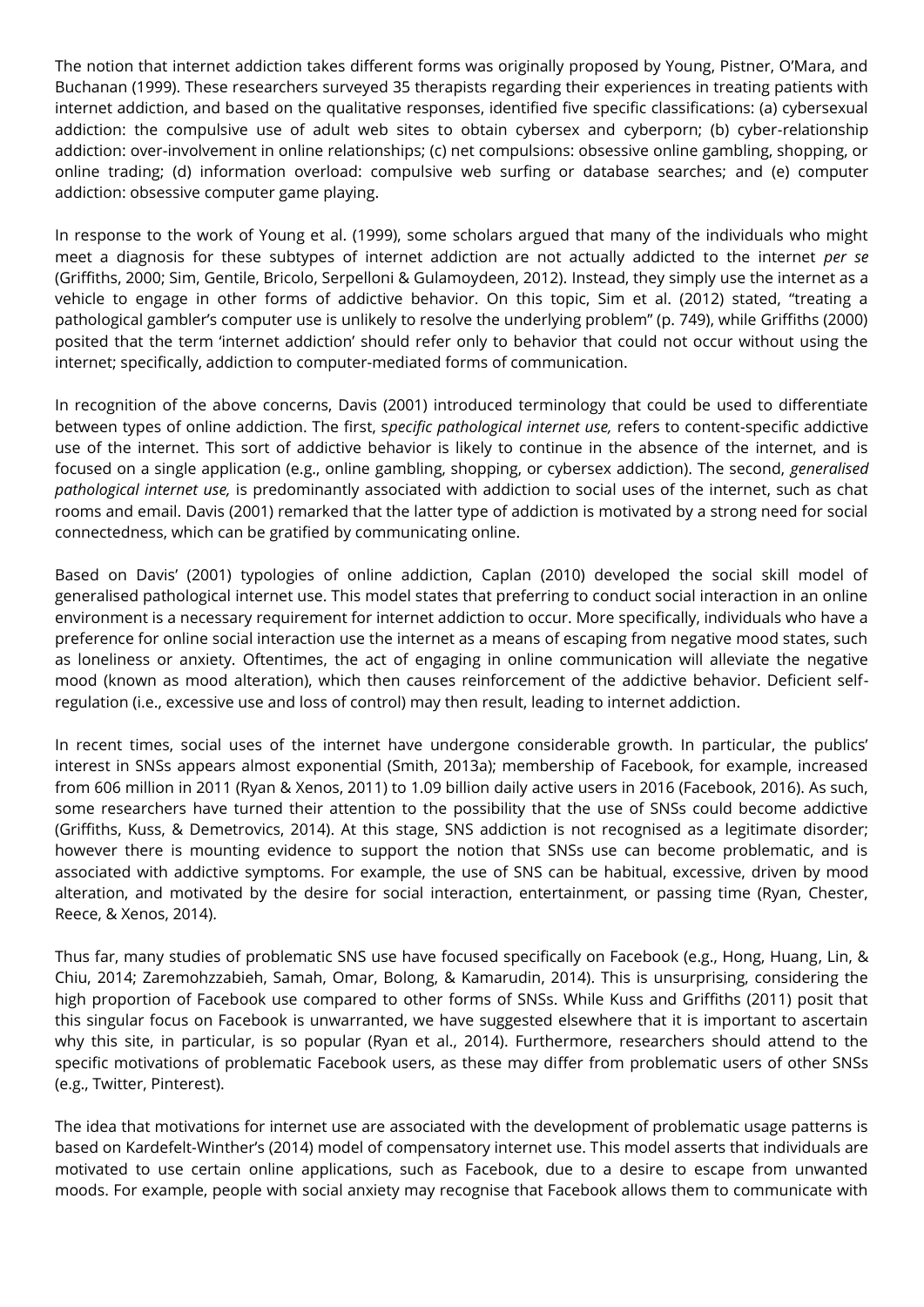others without the discomfort and embarrassment that they are used to in face-to-face scenarios. As such, these people may begin to communicate regularly on Facebook in an effort to reduce loneliness.

Another theory, known as outcome expectancies (Jones, Corbin, & Fromme, 2001), can also be drawn upon to understand how problematic Facebook use can manifest from the reduction of undesirable mood states. Eventually, individuals rely on Facebook use to alleviate their negative moods and this behaviour becomes reinforced. At this point, individuals may become preoccupied with using Facebook and lose control over their use. This can then lead to excessive Facebook use and negative consequences.

One of the keys to understanding the relationship between the motivations of Facebook use and the development of problematic Facebook use may be the types of activities that users engage in. For example, users can perform numerous activities on Facebook, such as gambling, game playing, and chat (Griffiths et al., 2014). As such activities are linked to the development of online addictions, and each are considered to be conceptually different, it is important to determine their relationship to the manifestation of problematic Facebook use.

At this early stage of research, it is imperative that researchers examine whether there is a relationship between different Facebook activities and the development of problematic Facebook use. As such research was a prerequisite for the development of Caplan's (2010) social skill model of pathological internet use, it may facilitate creation of a much-needed theoretical framework to support the construct of problematic Facebook use. Furthermore, if Facebook use is associated with different types of activities, such as updating profiles or checking the news feed, this would provide support for the compensatory model of internet use (Kardefelt-Winther, 2014). Therefore, we expect the results of this study will contribute to knowledge about potential pathways to problematic Facebook use, enable construction of valid assessment measures, and lead to the design of more appropriate interventions.

The purpose of the present paper is to address the aforementioned gap in the literature by asking the following research question: Does problematic Facebook use take different forms? However, it is important to note that problematic Facebook use is not yet a well-defined construct. While some researchers have measured problematic Facebook use or "Facebook addiction" by modifying existing measures of internet addiction (e.g., Çam & İşbulan, 2012; Hong et al., 2014; Lee, Cheung, & Thadani, 2012), this approach is limited by the fact that there is no consensus regarding criteria or gold-standard measures. As a result, this study takes an exploratory approach to the measurement of problematic Facebook use and the development of typologies.

# **Method**

This exploratory pilot study of problematic Facebook use employed a cross-sectional survey design. The survey was developed for this study, and included both closed and open-ended questions. Responses to open-ended questions were transformed into quantitative data in order to identify a sample of problematic Facebook users. These quantitative data were then analysed using a range of inferential statistics. Due to the limited sample size, open-ended responses were used where possible to triangulate the overall findings.

## **Sample**

Respondents were self-acknowledged excessive Facebook users who were over the age of 18, proficient in written English, and able to access the internet independently. While a total of 461 respondents completed the survey, data from 44 respondents were removed due to drop outs (*n* = 36) or missing data (*n* = 8). The remaining 417 respondents (286 females, 131 males) ranged in age from 18 to 80 years old (*M* = 31.57, *SD* = 9.33). The majority resided in Australia (77%), while the remainder lived in the United Kingdom (8%), Ireland (5%), Canada (3%), or other countries (7%). Within this larger sample, a subsample of problematic Facebook users was identified (see Procedure section for further details), comprising 59 respondents (50 females, 9 males). The majority (64%) were aged 24-35 and resided in Australia (81%). Further descriptive information relating to this subsample is presented below.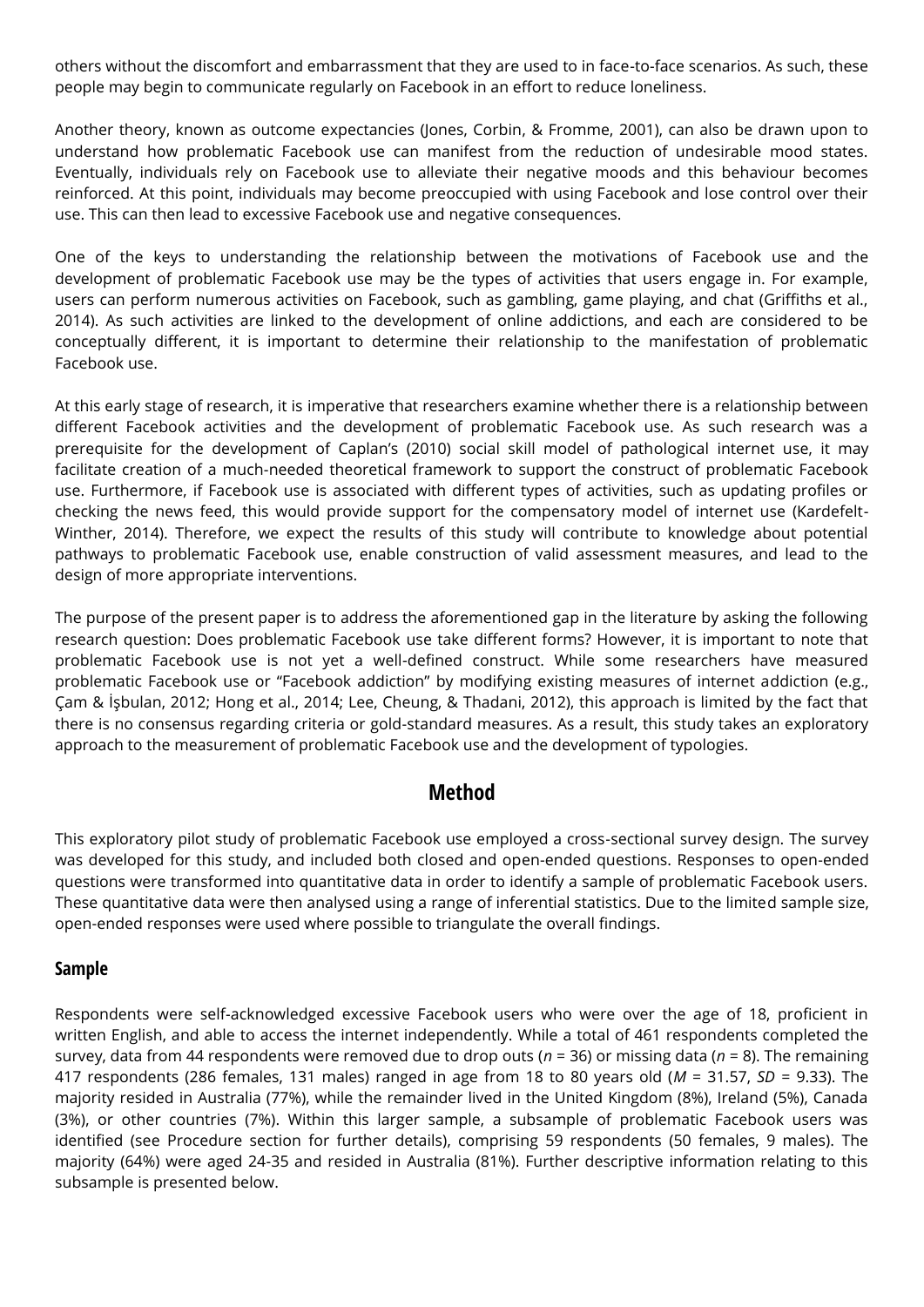## **Materials**

An online survey was used as part of a wider study of problematic Facebook use (see Appendix). The survey was hosted by Qualtrics [\(www.qualtrics.com\)](http://cyberpsychology.eu/www.qualtrics.com) and consisted of 31 items: three demographic questions, four general Facebook usage questions, and 24 questions designed to measure potential symptoms of problematic Facebook use. Of these 24 items, two used five-point Likert-type scale responses, nine were dichotomous closed (yes/no) screening questions, and 13 were open-ended questions.

The open-ended items were based on seven common symptoms of internet addiction: negative consequences (undesirable outcomes related to internet use), loss of control (having trouble limiting use), online social enhancement (preference for online communication), preoccupation (persistent thoughts about using the internet), mood alteration (using the internet to escape from unwanted moods), excessive use (spending longer on the internet than intended), and withdrawal (unpleasant physical or emotional effects that occur when not using the internet).

These symptoms were selected by performing a systematic review of internet addiction instruments with sound psychometric properties and academic presence (for further information on this process see Ryan, Chester, Reece & Xenos, 2016). It should also be noted that negative consequences was represented in the survey by two open-ended questions: one relating to interference with daily activities and the other relating to problems with personal relationships. As the construct of problematic Facebook use is still developing, open-ended questions were worded broadly to avoid relying entirely on preconceived structures of addiction.

The closed screening questions were used to establish presence of problematic Facebook use symptoms, and open-ended follow up questions were used to generate further exploration. The flow of the survey was typically configured so that the follow-up question(s) only appeared if the respondent answered 'yes' to the relevant screening question.

## **Procedure**

Three methods of recruitment were used in this study: (a) a Facebook Ad, specifically targeted to appear on the profile pages of Facebook users who were over 18 and listed English as a known language; (b) a sharable Facebook post on the primary investigators' personal account; and (c) posts on ten online discussion boards from Australia, Canada, Ireland, and the United Kingdom. All three methods requested participation from Facebook users who felt that they used the site too much. After clicking on the survey link, potential respondents were directed to a webpage hosting an information statement and a consent form. Access to the online survey was granted after potential respondents indicated that they met the inclusion criteria and consented to taking part in the study.

## **Measures**

To prepare for data analysis, all open-ended survey responses were recoded into quantitative variables. This process resulted in three distinct quantitative measures: the first comprised the original quantitative variables from the survey, while the second and third consisted of derived variables transformed from coded open-ended responses. These three measures will now be described in further detail.

**Measure of Facebook use**. In this study, Facebook use comprised four variables based on quantitative survey questions. Level of Facebook use was originally measured by asking "On average, how much time per day do you spend on Facebook (for non-work related purposes)?" Respondents were provided with seven possible answers, ranging from "30 minute or less" to "More than 8 hours". These data were then organised into four levels of usage: 1 = *light* (< 31 mins), 2 = *moderate* (> 30 mins to < 2 hrs), 3 = *heavy* (> 2hrs to < 4hrs), and 4 = *very heavy* (> 4hrs).

Frequency of use of Facebook on mobile devices was measured using the item, "How often do you use Facebook on devices other than your computer (for non-work related purposes)?" Responses were collected using a 4 point frequency scale, where 1 = "Never" and 4 = "Often". Level of concern about Facebook use was measured by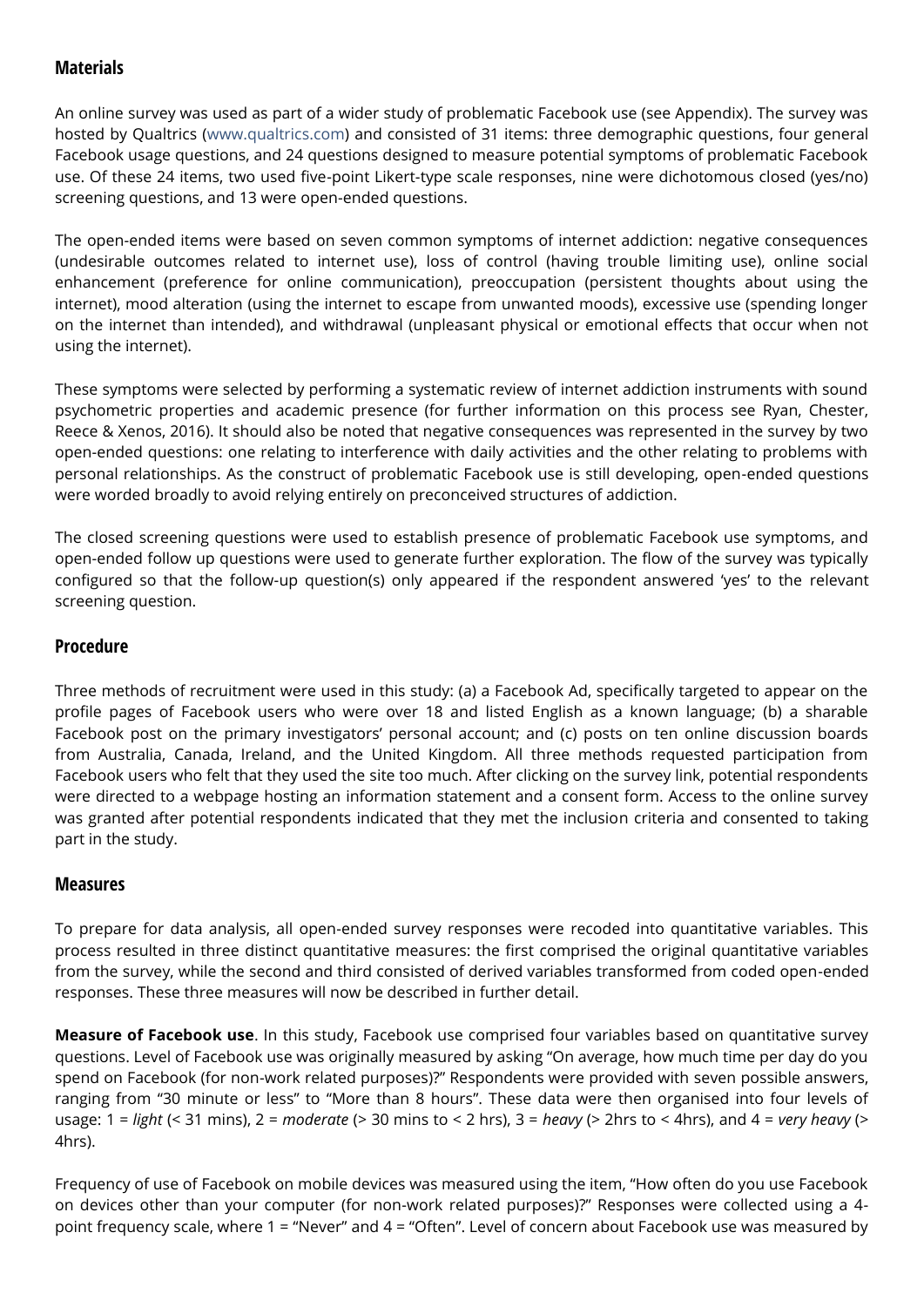asking respondents "How concerned are you about your Facebook use?" with answers ranging from 1 = "not at all concerned" to 5 = "extremely concerned". Use of Facebook to be social was measured using a 5-point Likerttype response scale (where 1 = "strongly disagree" and 5 = "strongly agree") and the item "My Facebook usage is motivated by a desire to be social, or to feel connected to others. Descriptive data for these variables are presented in Table 1.

Table 1. *Means and Standard Deviations for Facebook Use Variables in the Total Sample (N = 417).*

| <b>Facebook Use Variable</b>                | М    | SD   |  |
|---------------------------------------------|------|------|--|
| Level of Facebook use                       | 2.21 | .95  |  |
| Frequency of Facebook use on mobile devices | 3.20 | 1.06 |  |
| Level of concern about Facebook use         | 1.61 | .87  |  |
| Use Facebook to be social                   | 3.86 | .89  |  |

**Preliminary measure of problematic Facebook use.** To identify problematic Facebook users, two raters were asked to independently assess responses to the 13 open-ended questions relating to problematic Facebook use. The objective of this assessment was to identify whether the responses to the broadly worded questions were actually indicative of any of the identified symptoms of problematic Facebook use. Raters were provided with the coding criteria for each of the relevant questions, examples of quotes that should be positively coded, and exclusion criteria. It should be noted that all of the 417 included respondents provided meaningful responses to the open-ended questions, and both raters individually assessed all respondents' answers.

At this point, it became clear that the open-ended questions had failed to elicit a large enough number of responses that were indicative of loss of control (i.e., too few respondents indicated that they spent longer than intended on Facebook). This was likely due to the broad way in which this question was worded, rather than the non-existence of this symptom within the population. As a result, this symptom was excluded from further analysis. In place of loss of control, an extra coding criterion was added: self-identified recognition of problematic Facebook use. This was based on open-ended responses that revealed a level of selfacknowledgement that problematic behavioural patterns (or symptoms of addictive behaviour) were occurring in relation to Facebook use. The inclusion of this variable helped ensure that included respondents were likely to be problematic Facebook users.

To test level of agreement between raters, kappa coefficients were calculated. In line with Landis and Koch's (1977) guidelines, the acceptance level was set at .61. The following symptoms had kappa coefficients in the appropriate range: negative consequences (interference with daily activities, problems with relationships), preoccupation, mood alteration, excessive use, withdrawal, and self-identified recognition of potential problematic Facebook use (.66-.99). In contrast, the kappa coefficient for online social enhancement was only moderate (.56), which was attributed to ambiguity in some of the responses and the broadness of the coding criteria. As such, online social enhancement was excluded from further analysis.

Binary categorical variables were created for each of the remaining symptoms (negative consequences was represented by the two symptoms of interference with daily activities and problems with personal relationships). In cases where raters had disagreed about the presence of a potential indicator of problematic use, that symptom was deemed to be absent. As a result, only respondents who had been coded for the presence of a particular symptom by both coders received a score of one for that symptom. Each respondent was then given a total score for the included symptoms. In this way, the lowest score that could be received was zero (indicating absence of coded symptoms) and the highest was seven (indicating presence of all symptoms).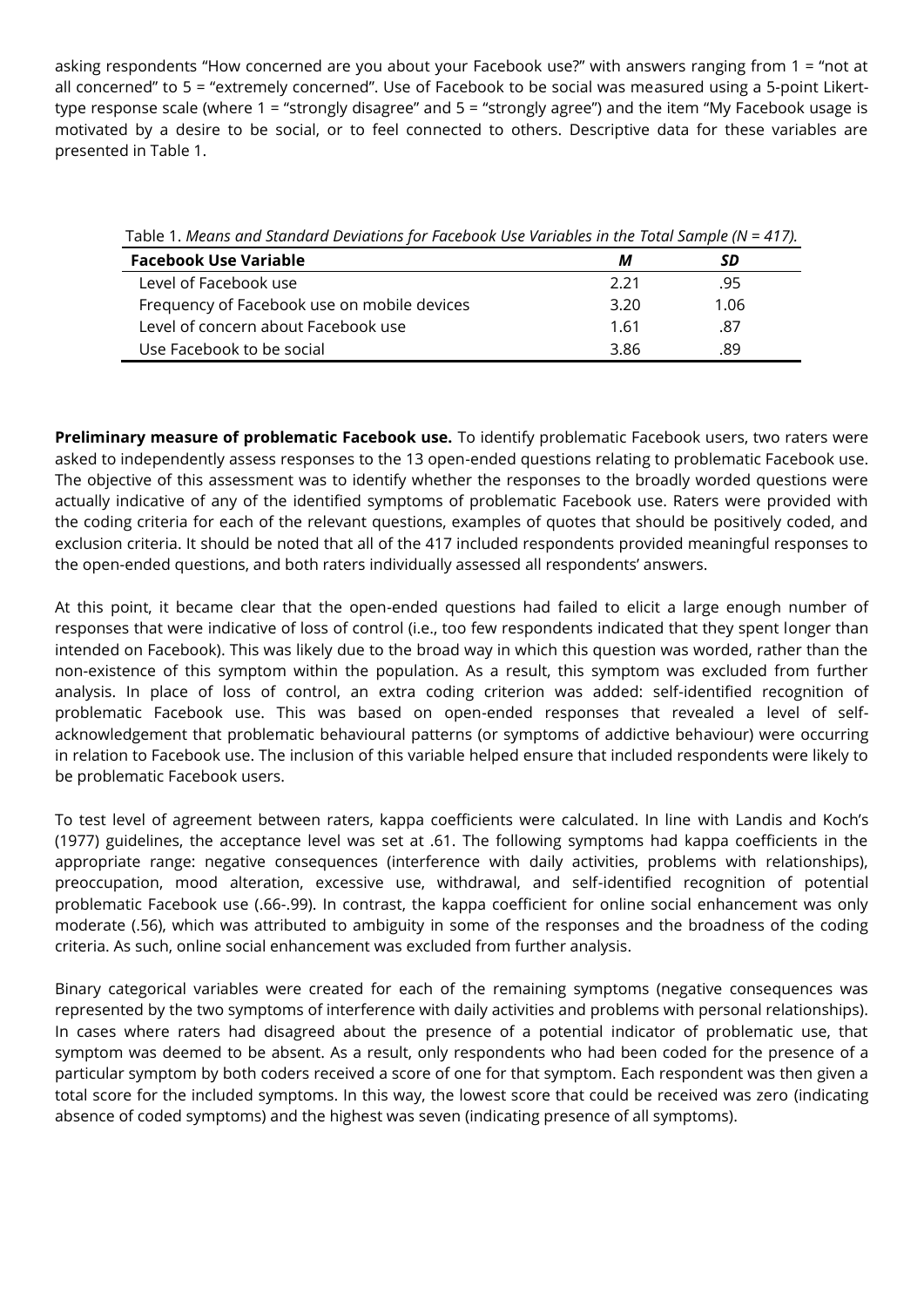

*Figure 1.* Distribution of scores on a preliminary measure of problematic Facebook use.

As can be seen in Figure 1, clear negative skew in the distribution of responses was evident. Even though the recruitment criteria requested participation from individuals who felt that they use Facebook too much, it was likely that only a minority of respondents would show evidence of multiple indicators of problematic Facebook use. This is partly due to the fact that the questions were worded in a broad manner, and partly because the prevalence of online addictions is generally low (Kuss, Griffiths, Karila, & Billieux, 2013).

In the absence of any normative data or guidelines from previous research, a number of criteria were considered when deciding on a cut-off point for identifying problematic Facebook use. A cut-off point of four was selected, as this score identified respondents who scored in the top quartile of the sample. It also resulted in a sample of 59 problematic Facebook users, which was an adequate sample size to allow further statistical analyses to be performed (discussed in further detail below). Even though reducing the cut-off point to three would have resulted in a larger sample, it was felt that the higher score identified a more clinically interesting group of respondents.

To further support our decision to set the cut-off point at four symptoms, the differences between problematic Facebook users (i.e., those with a score of four or more on the potential measure of Facebook use) and nonproblematic Facebook users (i.e., those with a score of three or less) on the demographic variables and the measure of Facebook use were examined. Country of residence was excluded from any further analysis as a high proportion of problematic Facebook users were Australian. A series of *t*-tests was performed on each scale or ordinal variable: age, level of Facebook use, frequency of using Facebook on mobile devices, level of concern about Facebook use, and level of agreement that Facebook is used for social purposes. As sex was a categorical variable, analysis was performed using a  $\chi^2$  test of independence.

The  $\chi^2$  test of independence (using Yates' Correction for Continuity) revealed a significant relationship between problematic Facebook users and non-problematic Facebook users for sex,  $\chi^2$  (1, N = 417) = 7.48, *p* = .006, φ = -.14, indicating that women are more likely to be problematic Facebook users than men. Furthermore, as shown in Table 2, the group of problematic Facebook users was more likely than the group of non-problematic Facebook users to be heavier Facebook users, to use Facebook more frequently on mobile devices, and to have higher levels of concern about their Facebook use. There were no significant differences between the groups for age or desire to use Facebook to be social. Taken together, these results support the notion of heterogeneity between the two groups, and provide further support for the applying the cut-off score of four.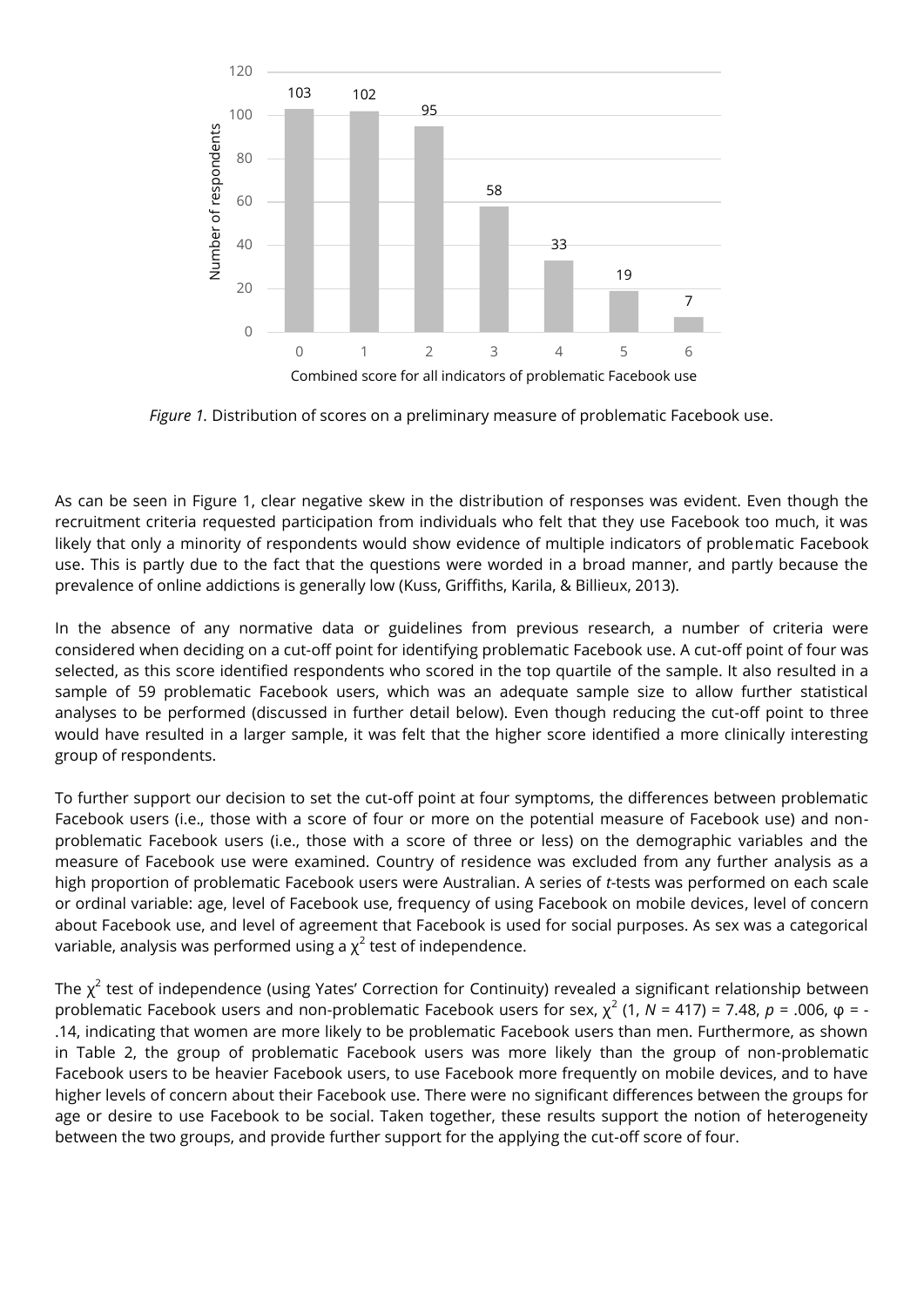| 011 11001 cmatter accoon 05c15 (11<br>sso, on Bennographic and racebook ose variables. |       |         |         |       |        |              |               |
|----------------------------------------------------------------------------------------|-------|---------|---------|-------|--------|--------------|---------------|
| <b>Variable</b>                                                                        | М     | SD      | t       | df    | p      | g            | CI (95%)      |
| Age                                                                                    |       |         | 0.93    | 93.25 | .35    | 0.11         | $-1.5, 3.6$   |
| Non-problematic users                                                                  | 31.71 | 9.61    |         |       |        |              |               |
| Problematic users                                                                      | 30.69 | 7.43    |         |       |        |              |               |
| Level of Facebook use                                                                  |       |         | $-5.92$ | 415   | < .001 | 0.83         | $-1.01, -51$  |
| Non-problematic users                                                                  | 2.10  | 0.93    |         |       |        |              |               |
| Problematic users                                                                      | 2.86  | 0.82    |         |       |        |              |               |
| Frequency of Facebook use on mobile devices                                            |       | $-2.25$ | 80.93   | .03   | 0.30   | $-.61, -.04$ |               |
| Non-problematic users                                                                  | 3.15  | 1.07    |         |       |        |              |               |
| Problematic users                                                                      | 3.47  | 1.01    |         |       |        |              |               |
| Level of concern about Facebook use                                                    |       |         | $-8.77$ | 415   | < .001 | 1.13         | $-1.2, -76$   |
| Non-problematic users                                                                  | 1.47  | .78     |         |       |        |              |               |
| Problematic users                                                                      | 2.46  | .88     |         |       |        |              |               |
| Use Facebook to be social                                                              |       |         | $-1.18$ | 415   | .24    | 0.15         | $-0.39, 0.10$ |
| Non-problematic users                                                                  | 3.84  | 0.86    |         |       |        |              |               |
| Problematic users                                                                      | 3.98  | 1.06    |         |       |        |              |               |

Table 2. *Descriptive and Inferential Analysis of Differences between Problematic Facebook Users (n = 59) and Non-Problematic Facebook Users (n = 358) on Demographic and Facebook Use Variables*.

Within this newly identified sample of problematic Facebook users, 86% experienced preoccupation, 83% had concerns about their own Facebook use, 66% had withdrawal symptoms when not using Facebook, 51% used Facebook excessively, and 32% used Facebook for mood alteration. With respect to the incidence of negative consequences, 91% reported that Facebook use interfered with their daily activities and 46% had experienced problems in their relationship due to Facebook use.

**Inventory of Facebook activities.** In the online survey, respondents were asked one open-ended question regarding how they usually spent their time when they were using Facebook. The first author (TR) coded responses to this question using thematic analysis, and created binary quantitative variables for each of the most commonly performed activities. As further inferential analyses would be focused on problematic Facebook users, only open-ended responses from this subsample were recoded.

| <b>Theme</b>       | <b>Example responses</b>                                               | $n^{\alpha}$ | $\%$ |
|--------------------|------------------------------------------------------------------------|--------------|------|
| Browsing content   | Checking updates, looking at photos                                    | 48           | 81   |
| Social interaction | Commenting on friends' posts, replying to<br>comments, using messenger | 43           | 73   |
| Games              | Playing games                                                          | 9            | 15   |
| Posting updates    | Posting to my timeline                                                 | 8            | 14   |
| Shopping           | Buying from Facebook based businesses                                  | 6            | 10   |
| Notifications      | Checking for responses to posts                                        | 3            | 5    |
| Competitions       | <b>Entering competitions</b>                                           |              | 3    |

Table 3. *Frequencies and Percentages of Themes Emerging from Responses Regarding Facebook Activities*.

Note:<sup>a</sup> The *n* refers to the number of respondents who gave a response coded within this theme, and not the number of references.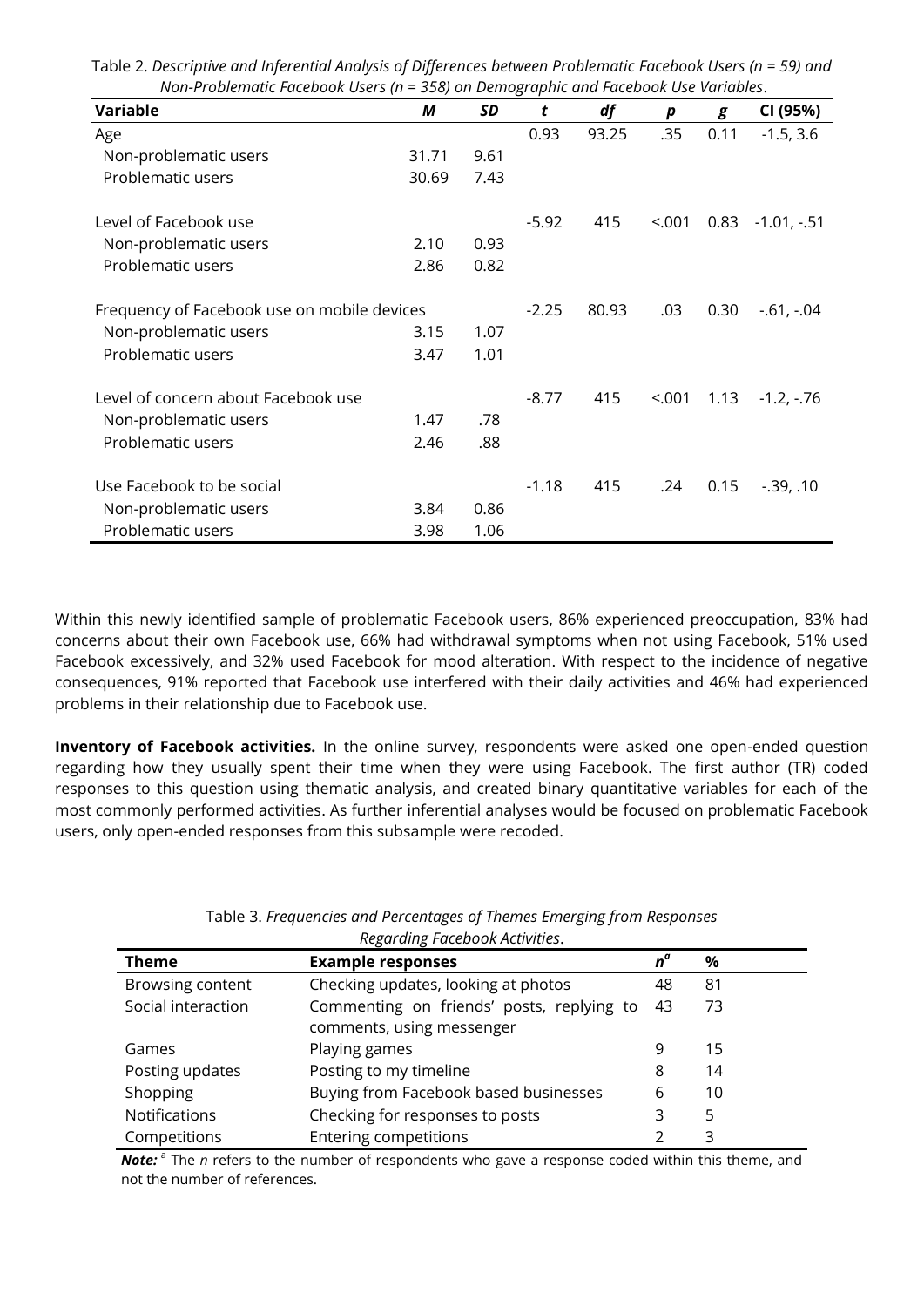As Table 3 illustrates, seven common types of use emerged. The strongest themes, endorsed by the majority of the sample, were browsing content and social interaction. A smaller, but still sizable, proportion of the sample mentioned regularly playing games on Facebook, posting updates, or shopping. In contrast, only a small percentage of the sample indicated that they regularly checked notifications or entered competitions on Facebook.

## **Data Analysis**

Cluster analysis was used to answer the primary research question of whether problematic Facebook use takes different forms. Cluster analysis is a multivariate method of data reduction that creates homogenous clusters of individuals by appraising inter-relationships among selected variables (Burns & Burns, 2008). Individuals within clusters are expected to be more similar to each other than they are to individuals in other clusters (Digre, Reece, Johnson, & Thomas, 2009). In this way, it was possible to examine whether groups of problematic Facebook users performed Facebook activities that were distinct from other groups of problematic users.

When performing the cluster analysis, Schwarz's Bayesian Criterion was used in preference to Akaike's Information Criterion as the primary clustering algorithm*,* as the latter tends to overestimate the number of clusters (Mooi & Sarstedt, 2011). A log-likelihood distance measure was used, and the number of clusters was determined automatically. Two-step cluster analysis was selected as the most appropriate procedure, as it is the only form of cluster analysis in which categorical variables can be easily incorporated (i.e., without the need for dummy variable coding; Brophy, Reece, & McDermott, 2006).

Although cluster analysis is an exploratory procedure (Burns & Burns, 2008), it is important that the selection of included variables is theoretically or conceptually justifiable (Mooi & Sarstedt, 2011). Generally, where researchers have discriminated between different types of internet or problematic Facebook use (e.g., Davis, 2001; Griffiths, 2012; Young et al., 1999), they have done so according to the main type of activities engaged in (e.g., shopping, gambling, gaming). Therefore, for this particular cluster analysis, it seemed appropriate that the included variables were related to Facebook activities.

To increase the chances of obtaining a stable and interpretable clustering solution, the sample size used in the analysis should be substantially greater than the number of included variables. Formann (1984, cited in Mooi & Sarstedt, 2011) recommends that the sample size exceeds 2*m*, where *m* represents the total number of included variables. Based on a sample size of 59, the optimum number of included variables according to Formann's guidelines is five. Therefore, the five most frequently endorsed variables (i.e., those endorsed by at least 10% of the sample) were included in the analysis: browsing content, social interactions, games, posting updates, and shopping. The resulting outcome was an interpretable three-cluster solution, in which all respondents were successfully incorporated.

## **Results**

*Cluster 1* was the largest cluster, comprising 30 (51%) individuals. Of the members of this cluster, 100% browsed content, 100% were socially active, and 10% posted updates. These individuals seem to be heavily involved in connecting and maintaining their existing social relationships on Facebook, through both actively engaging and observing. As such, this cluster was named *high social engagement, high browsing*.

*Cluster 2* consisted of 17 (29%) individuals, of which 100% browsed content on Facebook, 35% shopped, 18% engaged socially, 12% played games, and 6% updated. These individuals performed a variety of activities on Facebook, but seem to be primarily motivated by browsing content rather than actively engaging in social activities. This cluster was therefore referred to as *low social engagement, high browsing*.

*Cluster 3* was the smallest cluster, comprising 12 (20%) individuals. Of the members of this cluster, 58% played games, 33% updated, 17% were social, and 8% browsed content. Unlike the two other clusters, individuals grouped into Cluster 3 did not appear to be primarily motivated by browsing Facebook for new content, nor did they appear to want to directly engage with their Facebook friends. Instead, the majority played games on Facebook. This cluster was named *low social engagement, moderate gaming*.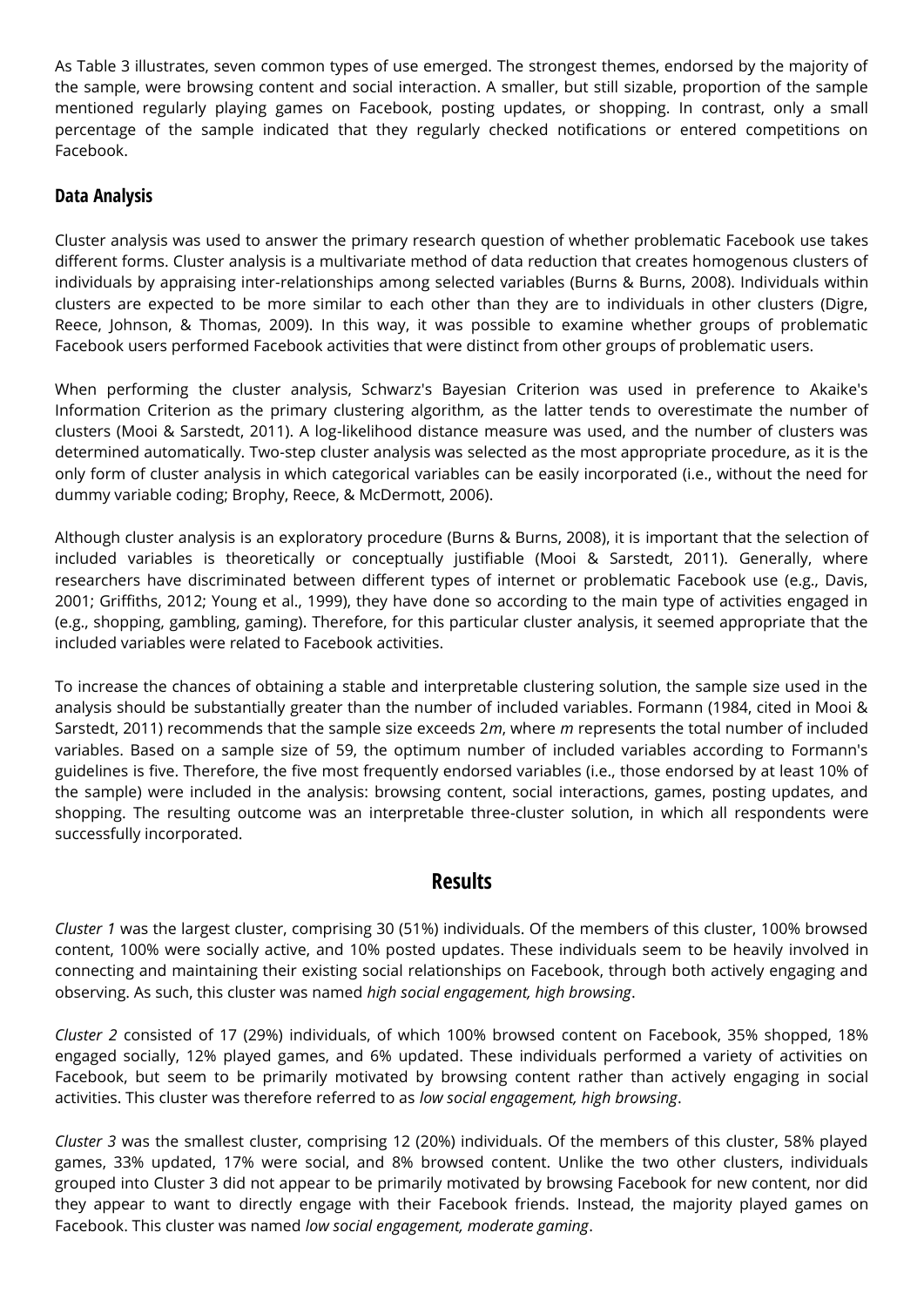Frequencies and inferential statistics for the quantitative variables are presented in Table 4. With regard to the inferential statistics, a series of Kruskal-Wallis Non-Parametric ANOVAs was performed to look for differences among the clusters on each of the ordinal variables (i.e., age group and Facebook use variables). There were no statistically significant differences among the three clusters for age group, level of Facebook use, use of Facebook on mobile devices, level of concern, or socially motivated use. To look for associations between clusters for the binary categorical variables (sex, and the potential indicators of problematic Facebook use) a series of  $\chi^2$  tests of independence was performed. There were no statistically significant associations between the three clusters for sex, preoccupation, mood alteration, withdrawal, negative consequences (which comprised problems with personal relationships and interference with daily activities), excessive use, or self-recognition of problem.

| <b>Variables</b>                            | raccoon osage, and rotentiar ri<br>opicinatic raccooon osc variables.<br>LSE-MG<br>HSE-HB<br>LSE-HB |            |            |  |  |
|---------------------------------------------|-----------------------------------------------------------------------------------------------------|------------|------------|--|--|
|                                             | $(n = 30)$                                                                                          | $(n = 17)$ | $(n = 12)$ |  |  |
| <b>Demographics</b>                         |                                                                                                     |            |            |  |  |
| Sex                                         |                                                                                                     |            |            |  |  |
| Female                                      | 25 (83)                                                                                             | 13 (77)    | 12 (100)   |  |  |
| Male                                        | 5(17)                                                                                               | 4(23)      | 0(0)       |  |  |
|                                             | $\chi^2$ (2, n = 59) = 3.10, p = .21, Cramer's V = .23                                              |            |            |  |  |
| Age group                                   |                                                                                                     |            |            |  |  |
| 18-23                                       | 6(20)                                                                                               | 2(12)      | 1(8)       |  |  |
| 24-29                                       | 9(30)                                                                                               | 7 (41)     | 2(17)      |  |  |
| 30-35                                       | 8(26)                                                                                               | 7 (41)     | 5(42)      |  |  |
| 36-41                                       | 5(17)                                                                                               | 0(0)       | 1(8)       |  |  |
| $42+$                                       | 2(7)                                                                                                | 1(6)       | 3(25)      |  |  |
|                                             | $\chi^2$ (2, n = 59) = 3.19, p = .20                                                                |            |            |  |  |
| <b>Facebook Use</b>                         |                                                                                                     |            |            |  |  |
| Level of Facebook use                       |                                                                                                     |            |            |  |  |
| Light (<30 mins)                            | 0(0)                                                                                                | 2(12)      | 0(0)       |  |  |
| Moderate (30 mins - 2 hrs)                  | 8(27)                                                                                               | 8(47)      | 4(33)      |  |  |
| Heavy (2-4 hrs)                             | 16 (53)                                                                                             | 3(18)      | 3(25)      |  |  |
| Very Heavy (4+ hrs)                         | 6(20)                                                                                               | 4(23)      | 5(42)      |  |  |
|                                             | $\chi^2$ (2, n = 59) = 3.27, p = .20                                                                |            |            |  |  |
| Frequency of Facebook use on mobile devices |                                                                                                     |            |            |  |  |
| Never                                       | 3(10)                                                                                               | 3(18)      | 1(8)       |  |  |
| Rarely                                      | 1(3)                                                                                                | 0(0)       | 0(0)       |  |  |
| Sometimes                                   | 2(7)                                                                                                | 5(29)      | 1(8)       |  |  |
| Often                                       | 24 (80)                                                                                             | 9(53)      | 10 (84)    |  |  |
|                                             | $\chi^2$ (2, n = 59) = 4.08, p = .13                                                                |            |            |  |  |
| Level of concern about Facebook use         |                                                                                                     |            |            |  |  |
| None                                        | 4(13)                                                                                               | 1(6)       | 1(8)       |  |  |
| Mild                                        | 17(57)                                                                                              | 8(47)      | 5(42)      |  |  |
| Moderate                                    | 7(23)                                                                                               | 6(35)      | 5(42)      |  |  |
| Very                                        | 2(7)                                                                                                | 1(6)       | 0(0)       |  |  |
| Extreme                                     | 0(0)                                                                                                | 1(6)       | 1(8)       |  |  |
|                                             | $\chi^2$ (2, n = 59) = .2.22, p = .33                                                               |            |            |  |  |
| Use Facebook to be social                   |                                                                                                     |            |            |  |  |
| <b>Strongly Disagree</b>                    | 3(10)                                                                                               | 1(6)       | 0(0)       |  |  |
| Disagree                                    | 1(3)                                                                                                | 0(0)       | 0(0)       |  |  |
| Neither Agree nor Disagree                  | 3(10)                                                                                               | 2(12)      | 1(8)       |  |  |
| Agree                                       | 13 (44)                                                                                             | 9(53)      | 7 (59)     |  |  |
| <b>Strongly Agree</b>                       | 10 (33)                                                                                             | 5(29)      | 4 (33)     |  |  |
|                                             | $\chi^2$ (2, n = 59) = .40, p = .82                                                                 |            |            |  |  |

Table 4. *Frequencies (with Percentages) and Results of Inferential Statistics for Cluster Members on Demographic, Facebook Usage, and Potential Problematic Facebook Use Variables*.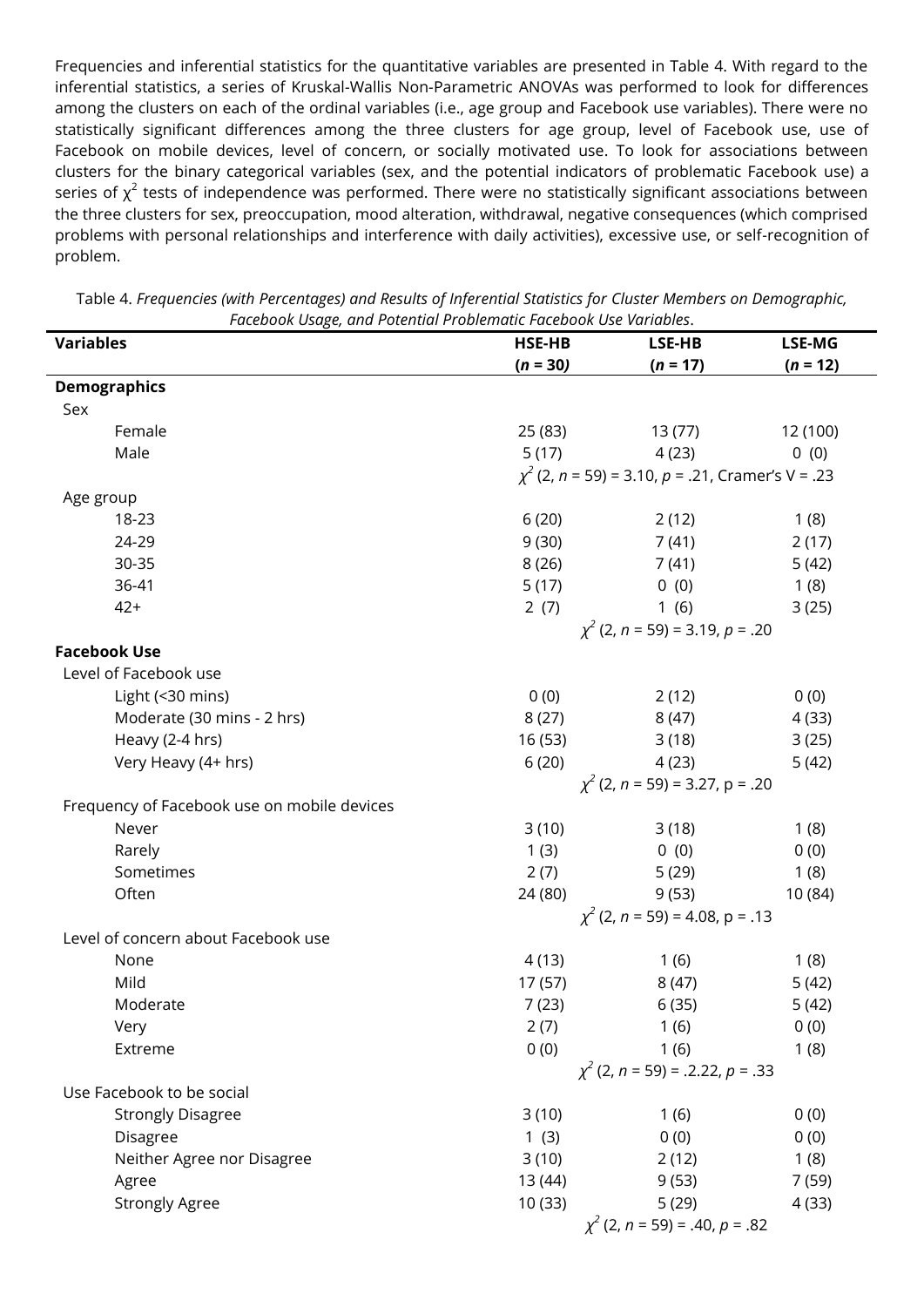| <b>Variables</b>                                        | <b>HSE-HB</b><br>$(n = 30)$ | LSE-HB<br>$(n = 17)$                                                               | <b>LSE-MG</b><br>$(n = 12)$ |
|---------------------------------------------------------|-----------------------------|------------------------------------------------------------------------------------|-----------------------------|
| <b>Potential Indicators of Problematic Facebook use</b> |                             |                                                                                    |                             |
| Preoccupation                                           |                             | 27 (90) 14 (82) 10 (83)<br>$\chi^2$ (2, n = 59) = .67, p = .72                     |                             |
| Mood alteration                                         |                             | $11(37)$ $4(24)$ $4(33)$<br>$\chi^2$ (2, n = 59) = .87, p = .65, Cramer's V = .12  |                             |
| Withdrawal                                              |                             | 19(63) 13(77) 7(58)<br>$\chi^2$ (2, n = 59) = 1.24, p = .54, Cramer's V = .15      |                             |
| Negative consequences                                   |                             |                                                                                    |                             |
| Personal relationships                                  |                             | $14(47)$ 6(35) 7(58)<br>$\chi^2$ (2, n = 59) = 1.52, p = .47, Cramer's V = .16     |                             |
| Interfere daily activities                              |                             | 28 (93) 14 (82) 12 (100)<br>$\chi^2$ (2, n = 59) = 3.08, p = .21, Cramer's V = .23 |                             |
| Excessive use                                           |                             | $14(47)$ $8(47)$ $8(67)$<br>$\chi^2$ (2, n = 59) = 1.50, p = .47, Cramer's V = .16 |                             |
| Self-recognition of problem                             |                             | 25 (83) 15 (88)<br>$\chi^2$ (2, n = 59) = .88, p = .64, Cramer's V = .12           | 9(75)                       |

*Note*: HSE-HB = high social engagement-high browsing, LSE-HB = low social engagement-high browsing, LSE-MG = low social engagement-moderate gaming.

The absence of any significant differences among clusters can be considered an artefact of low statistical power. As such, we examined descriptive results and effect sizes to see whether there were any notable differences, despite the lack of statistical significance. To calculate effect sizes for the ordinal variables, pairwise comparisons were conducted using Mann-Whitney U Tests and the effect size, *r*, was calculated. To calculate effect sizes for binary categorical variables, Cramer's V was used (as reported above). In the interests of brevity, only comparisons with at least close-to-medium effect sizes are discussed further. In interpreting these effect sizes, we were guides by Cohen's (1988) criteria. For Cramer's V, a small effect = .07, a medium effect = .21, and a large effect = .35. For *r*, a small effect = .10, a medium effect = .30, a large effect = .50, and a very large effect = .70.

Considering the differences between level of Facebook use for the HSE-HB and LSE-HB clusters, *r* = .23, and the LSE-HB and LSE-MG clusters, *r* = .27, the effect sizes for both of these comparisons were close-to-medium. Only 41% of respondents in the LSE-HB cluster reported heavy or very heavy Facebook use, compared with 73% and 67% in the HSE-HB and LSE-MG clusters respectively (see Table 4).

Similarly, when considering differences between use of Facebook on mobile devices for the HSE-HB and LSE-HB clusters, *r* = .25, and the LSE-HB and LSE-MG, *r* = .29, the effect sizes for both of these comparisons were closeto-medium. Only 53% of respondents in the LSE-HB cluster used Facebook on mobile devices often, compared with 80% and 84% in the HSE-HB and LSE-MG clusters respectively (see Table 4).

The effect size for the association between cluster membership and both sex and interference with daily activities was V = .23, which signifies a medium effect. For sex, this can be accounted for by the absence of males in the LSE-MG cluster (this is supported by a standardised residual of -1.4 for that cell). For interference with daily activities, the effect may be related to the low frequency of reported interference in the LSE-HB cluster (standardised residual = 1.3).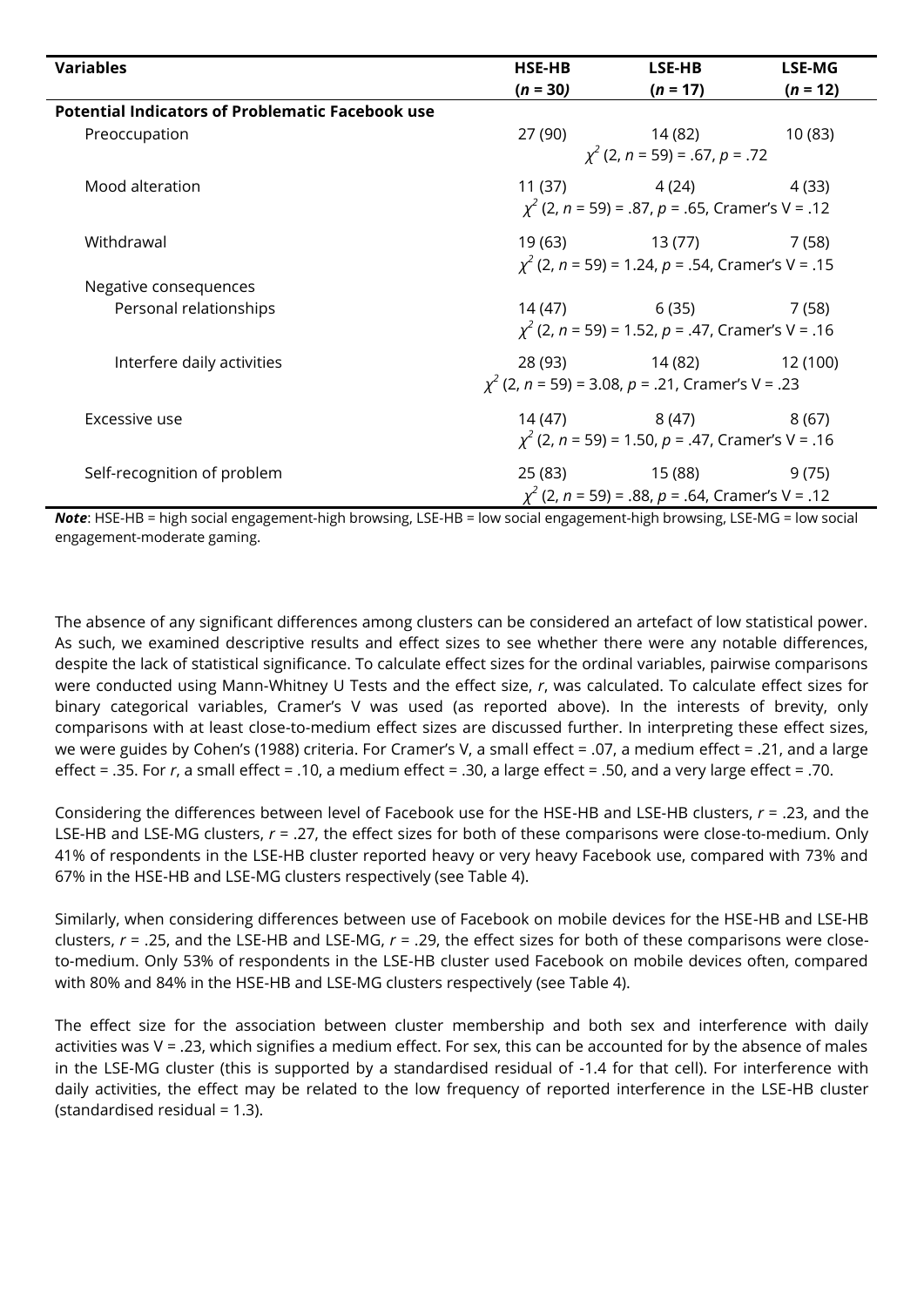# **Discussion**

The aim of this pilot study was to develop an exploratory typology of problematic Facebook users. This was achieved by surveying a sample of Facebook users who felt that they used Facebook too much. From this larger sample, a sub-sample of problematic Facebook users was established using a cut-off of any four symptoms. Then, cluster analysis was used to identify three potential types of problematic Facebook users: those heavily engaged in social activities and browsing (high social engagement-high browsing), those who have low engagement in social activities but high engagement in browsing (low social engagement-high browsing), and those who have low engagement both in social activities and browsing, but moderate engagement in gaming (low social engagement-moderate gaming).

While inferential statistics did not reveal any statistically significant differences between clusters, examination of effect sizes support the potential for differences to exist. To strengthen this notion, we now further explore the descriptive and open-ended results to look for potential patterns within and between clusters. However, due to the small number of respondents within each cluster, some of these results may have occurred by chance. Therefore, all of the results discussed below require validation in follow-up studies using larger samples.

## **High Social Engagement-High Browsing**

The majority of individuals in this cluster were women aged between 24 and 35 years who were heavy Facebook users, and often used the site on mobile devices. Most were only mildly concerned about their Facebook use, and either agreed or strongly agreed that they used Facebook to be social.

With regard to the potential indicators of problematic Facebook use, this cluster included the highest proportion of individuals coded as experiencing preoccupation with Facebook. Furthermore, most had experienced interference with daily activities because of Facebook, recognised that they had a problem with Facebook use, and had experienced withdrawal from Facebook. Less than half were coded as experiencing interference with personal relationships and excessive use. This cluster had the lowest proportion of individuals who had experienced mood alteration.

This cluster had the highest percentage of socially active Facebook users. Based on the cluster analysis alone, these individuals would appear to have a preference for online social interaction. If this is the case, Caplan's (2010) social skill model predicts that they would also use Facebook for mood alteration (i.e., from loneliness). However, individuals in this cluster had the lowest incidence of mood alteration of all three clusters. Examination of the open-ended responses relating to addictive symptoms is therefore necessary to gain a more complete picture of why problematic Facebook use may occur among these cluster members.

Thematic analysis of responses from these cluster members indicates that at least half preferred to socialise on Facebook rather than face-to-face. This appeared to be related to the desire to achieve greater levels of control over Facebook interactions. As one respondent noted, *"*[Facebook offers the] *ability to remove what I have posted if I believe I made an error, within a few minutes of posting it."* (Male, 18, heavy user). This desire for social control on Facebook may point to underlying social anxiety or shyness, but there were few comments to directly support this assumption. In addition, only three members of this cluster mentioned using Facebook due to loneliness.

Quotes revealed that, rather than using Facebook to connect with others (e.g., through comments or messages), these individuals were motivated by the desire to know whether new content has been posted. For example, *"I am eager to know what others are doing* [on Facebook] *so I check the news feed over and over again"* (Male, 19, moderate user). While individuals in this cluster may use Facebook to avoid loneliness, they have a strong desire to keep abreast of what is happening in this online social space. This may be because they feel more comfortable conversing with friends using Facebook and, therefore, have immersed themselves in their online social life more than other users.

As individuals in this cluster seemed enthusiastic about checking Facebook for new content, it is not surprising that the majority (63%) had experienced withdrawal symptoms when they were not using Facebook. Several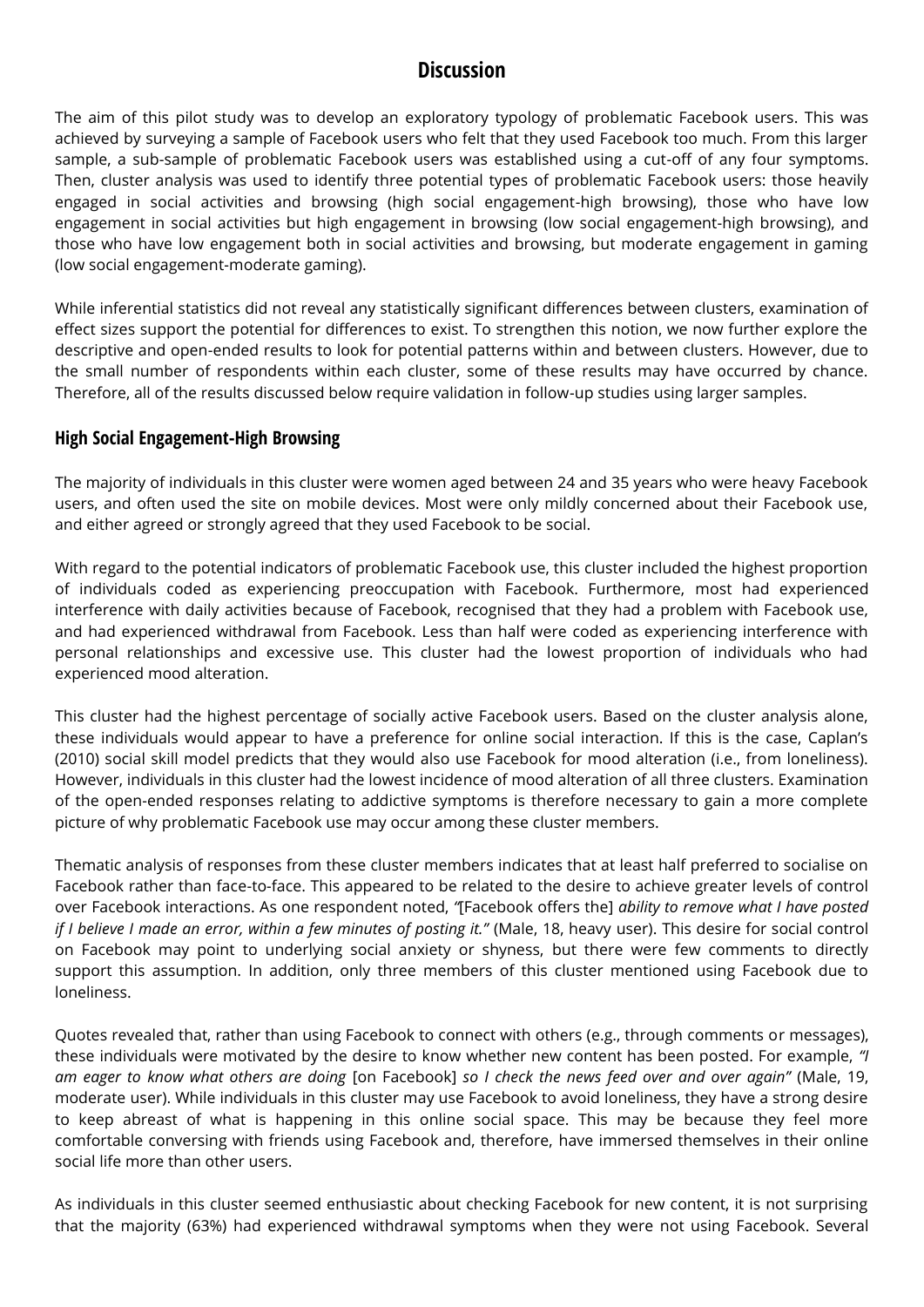members referred directly to experiencing 'withdrawal', while others noted feeling stressed and anxious because they could not access the site. Individuals in this cluster were also the most likely to admit that, by not checking Facebook, they were failing to see important updates: "[Without Facebook I felt] *annoyed, as though I were missing out on things"* (Female, 32, moderate user).

It is also not surprising that regular Facebook checking seems to lead to negative consequences for these cluster members; 93% admitted experiencing interference with daily activities. Thematic analysis revealed that work and study were the activities most commonly interrupted to use Facebook. In contrast, less than half of the individuals in this cluster admitted that Facebook had caused problems in their relationships. Of those who did, several referred to the fact that their partners did not like the fact that they often checked Facebook on their phones. For example, *"My husband says I frequently zone out while he is talking to me only to jump on my smart phone to check Facebook"* (Female, 24, very heavy user). A high proportion of this sample also appeared selfaware regarding their problematic Facebook use, as many comments related to excessive use or loss of control: *"I use* [Facebook] *a lot. I'm not concerned about what I do on there, just how much I am on it."* (Female, 30, moderate user).

In sum, the evidence presented here suggests that there are a group of problematic Facebook users who feel comfortable interacting on Facebook and are highly preoccupied with monitoring what is happening on the site. As a result, these individuals feel as though they are missing out when they do not check Facebook regularly, and this interferes with their ability to complete daily activities. Further research should ascertain whether online social enhancement is relevant to the development of this type of problematic Facebook use.

## **Low Social Engagement-High Browsing**

While individuals in this cluster were predominantly women, it is worth noting that it also contained the highest proportion of men (23%). This cluster also included the highest proportion of individuals aged 24-35. Most cluster members were moderate Facebook users, who often used the site on mobile devices, and had mild to moderate levels of concern about their use. The majority of members either agreed or strongly agreed that they used Facebook to be social.

This cluster contained the highest proportion of individuals who had experienced withdrawal, and who recognised that they had a problem with Facebook. Furthermore, the majority were coded as experiencing both preoccupation and interference with daily activities due to Facebook use. Under half of the cluster admitted being excessive users, that Facebook had interfered with their personal relationships, and that they used Facebook for the purposes of mood alteration.

Thematic analysis revealed that, like the high social engagement - high browsing cluster members, preoccupation with Facebook stemmed from a desire to know what is happening, and whether there have been any updates. For instance, "[When not using Facebook I wonder] *what have I missed?"* (Female, 30, very heavy user). Given that these sorts of thoughts were common in both this and the previous cluster, it is clear that preoccupation leads to high engagement with browsing Facebook. This may then cause interference with daily activities. In fact, individuals in this cluster were the most likely to refer to Facebook as a 'distraction': *"*[Facebook] *can make me very lazy and distracted from the housework"* (Female, 30, moderate user).

Unlike members of the high social engagement - high browsing cluster, individuals in this cluster did not commonly mention feeling more comfortable interacting socially on Facebook compared to face-to-face. Instead, their comments referred to the fact that Facebook communication was less intimate, less private, and more superficial. Rather than being motivated to use Facebook for active, two-way social interaction, it seems that these cluster members tend to use Facebook more passively (i.e. browsing content with commenting). Some individuals also mentioned that they used Facebook due to boredom: *"I'm concerned I use* [Facebook] *a fair bit, but I wouldn't need to use it if I had other things to occupy my time."* (Male, 25, moderate user).

The desire to use Facebook when bored could explain why these problematic Facebook users used Facebook more broadly (e.g., for shopping and games) than members of the previous cluster. We have proposed elsewhere that individuals who use Facebook to stave off boredom may be likely to develop problematic use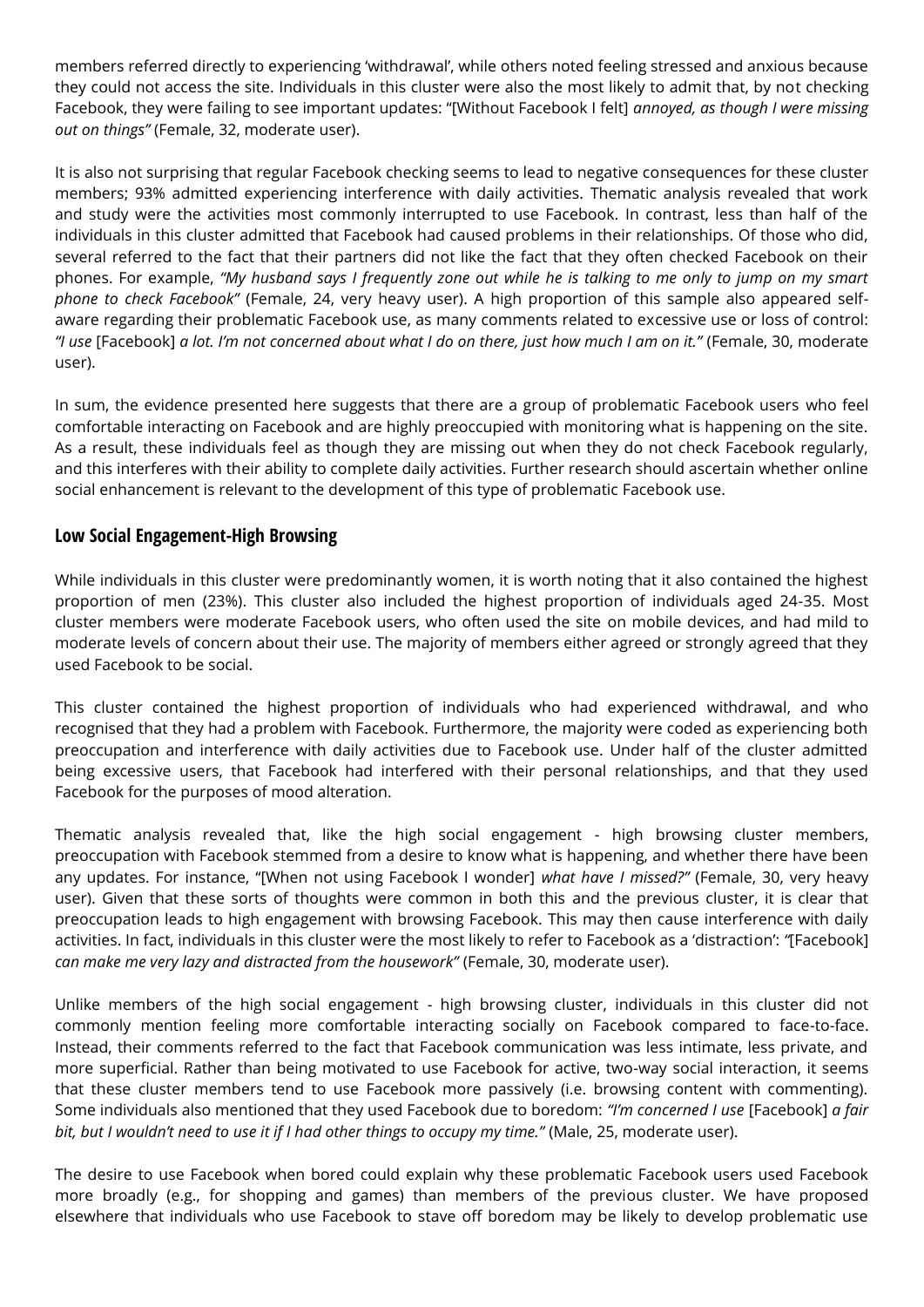through the motivation of passing time (Ryan et al., 2014). Not having access to Facebook did seem to lead to withdrawal for these individuals; the open-ended data revealed that they were likely to feel lost without Facebook, or that they were missing out. Some also mentioned experiencing negative emotions when Facebook was unavailable, such as anxiety and urges to check.

It is worth noting that few members of this cluster admitted that Facebook use had caused problems with their personal relationships. Therefore, it seems that these individuals are less likely than high social engagement – high browsing members to browse or use Facebook when in the company of others. This would make sense, given that they seem to be primarily motivated by boredom or passive social activity. However, when engaging in important tasks, such as study or work, they seem more prone to distraction than individuals in other clusters. Researchers should aim to further explore the motivations for this cluster.

## **Low Social Engagement-Moderate Gaming**

Within this final cluster, the majority of respondents were aged 24-35, were generally very heavy users, and most often used Facebook on mobile devices. Most of these individuals had mild to moderate concern about their Facebook use, and agreed or strongly agreed that their Facebook use was socially motivated. It is worth noting that this cluster was comprised entirely of women, but this is possibly a result of bias towards women in the overall sample, and the very small number of respondents within this cluster.

In terms of the potential indicators of problematic Facebook use, most of these cluster members were coded as having experienced all of them, except mood alteration. Despite this, these individuals had the highest incidence of mood alteration among all of the clusters. This cluster also had the highest proportion of members who were excessive users, who admitted that Facebook interfered with their daily Facebook activities, and caused problems with their personal relationships.

Based on the open-ended data obtained from this subset of respondents, it seems that they were the most likely to feel that Facebook communication was more comfortable than communicating offline: *"I am more 'outgoing' online and shy in person"* (Female, 33, very heavy user). It was also apparent that these individuals tended to use Facebook when they were bored or lonely:

I only use Facebook when I'm on my own and am bored and/or lonely. When I'm with friends or family, I'm happy to be in their company and don't consider checking Facebook. When I'm on my own, I feel the need to "fill the void" with my Facebook games and photos. (Female, 39, very heavy user)

Some cluster members elected to use Facebook instead of engaging in other activities: *"There are definitely times when I should be outside enjoying the sunshine, enjoying my family, and doing study and/or chores, but instead I'm cooped up inside tapping away* [on Facebook].*"* (Female, 39, very heavy user). This excessive use commonly led to negative consequences, such as failure to complete housework and tension with partners: "[I] *spend lots of time on* [Facebook] *so dinner isn't cooked."* (Female, 33, very heavy user).

Such quotes seem to fit within the social skill model of pathological internet use (Caplan, 2010), as does the finding that the majority of respondents in this cluster agreed that their Facebook use was socially motivated. However, these cluster members were the least likely to mention engaging in social activities on Facebook. Instead, they more frequently enjoyed playing games and updating their profile. This finding appears contradictory, but may be due to the way in which social engagement was categorised in this study (i.e. through the activities of commenting on friends' posts, replying to comments, and using messenger). It may be the case that respondents in this cluster obtained social interaction with strangers through the games that they played, rather than with their Facebook friends. As with the other findings discussed here, further research is needed to validate this assumption.

This cluster contained the highest proportion of individuals aged over 42 years, which may indicate that there is a risk of problematic gaming in users of this age group. Smith (2013b) noted a similar pattern in her study of Facebook gamers, and concluded that older adults are more likely than young people to use Facebook games to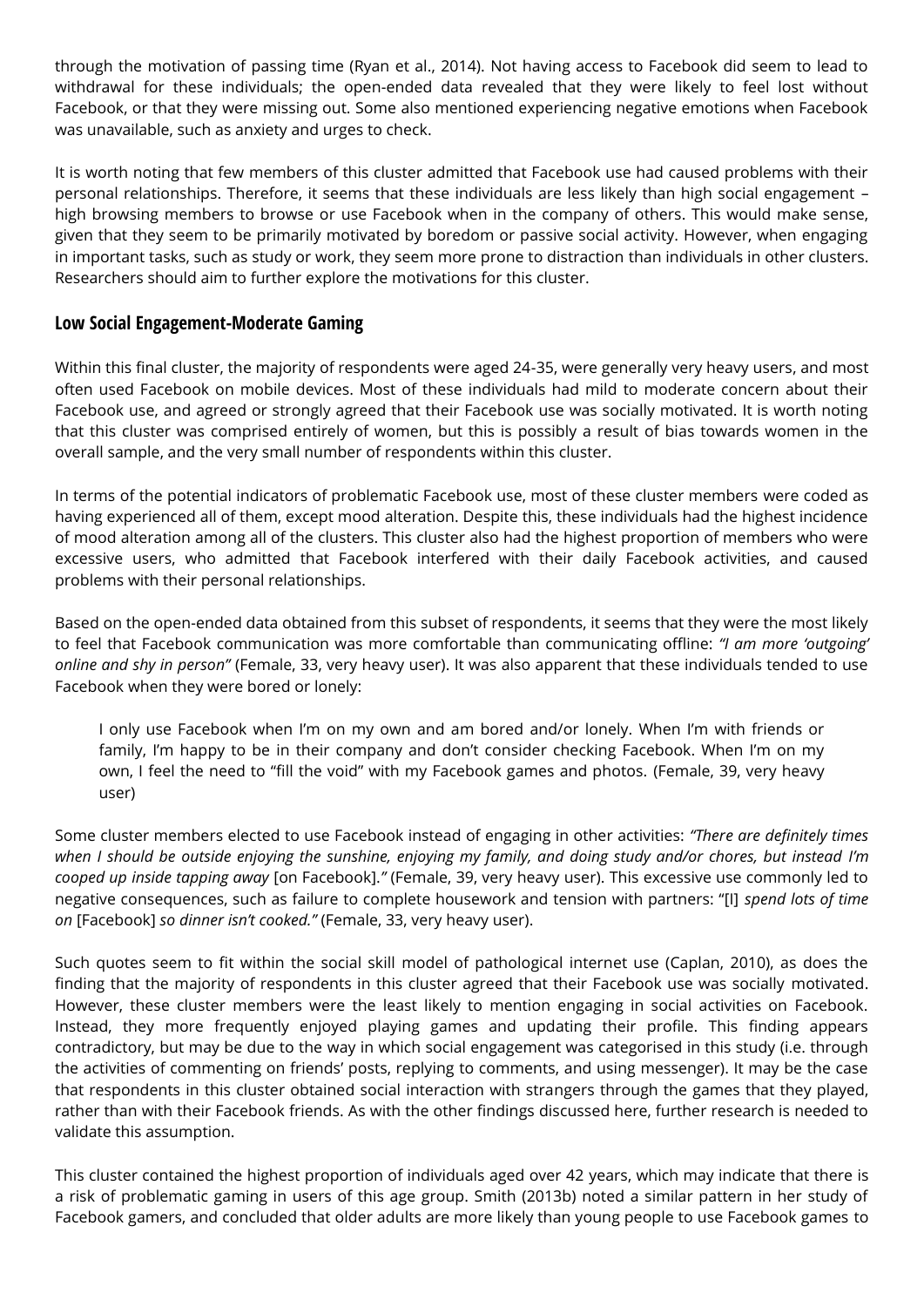engage in mood alteration and online social enhancement. Due to the low sample size in this cluster, this result should be explored further.

Although the open-ended data in this cluster were limited (due to the small sample size), these problematic Facebook users may be using Facebook excessively because they are prone to boredom. Boredom has been found to be a motivator among people who become addicted to games on SNSs (Zhou & Leung, 2012), and may stem from large amounts of unstructured time (e.g., if they are unemployed or stay-at-home parents). For example, most of these cluster members admitted that Facebook interfered with their ability to study, complete housework, or spend time with their children. In contrast, the responses from individuals in the other clusters more commonly mentioned Facebook interfering with work. However, as data relating to employment status was not collected in any phase of this study, more research is needed to confirm these patterns.

Overall, the results presented here support a number of tentative conclusions. First, high social engagement – high browsing individuals seem to have a strong desire to know what is happening on Facebook, and are motivated to partake in social interaction on the site because it affords them higher levels of control over their interactions when compared to offline communication. Second, low social engagement – high browsing individuals may be distracted by Facebook and find that they become preoccupied with checking the site, particularly when feeling bored. Third, low social engagement – moderate gaming individuals may feel more confident communicating on Facebook than offline, and possibly have larger amounts of free time available to them than members of the other clusters. These particular cluster members appeared to fit most closely to the profile of an online addict, based on the symptoms that were examined.

It is worth noting that, while this study recruited a sample of Facebook users who were self-acknowledged excessive users, the majority of problematic Facebook users were only mildly or moderately concerned about their Facebook use. This may reflect an underlying attitude of denial that their Facebook use is a serious problem, despite the fact that it often led to negative consequences.

#### **Future Research: Pathways to Problematic Facebook Use**

In this study, Facebook activities were used as a basis for exploring whether there are different types of problematic Facebook users. The results implied that problematic Facebook use does take different forms, and these may be linked to a combination of activities. This finding differs from existing research related to internet addiction, which has tended to focus specifically on discrete activities (e.g., cybersex or gambling; Young et al., 1999). Furthermore, other variables - particularly those related to the motivations of Facebook use - may also contribute to heterogeneous development of problematic Facebook use.

Based on the model of compensatory internet use (Kardefelt-Winther, 2014), outcome expectancy theory (Jones et al., 2001), and the findings from this study, we propose that there are at least four potential pathways to problematic Facebook use: online social enhancement, social monitoring, procrastination, and entertainment. These pathways are now explored in more detail.

**Online social enhancement.** This potential pathway may stem from the tendency for Facebook use to provide a level of social interaction lacking in individuals' offline lives. Preliminary support for this pathway was found in the cluster analysis results presented here: members of the high social engagement-high browsing and low social engagement-moderate gaming clusters both indicated that they felt more comfortable communicating on Facebook than in offline situations.

This potential pathway aligns with Caplan's (2010) social skill model. It is also supported by other empirical research. For example, lonely people use Facebook to connect with others (Clayton, Osborne, Miller, & Oberle, 2013), socially anxious people perceive increases in social support and well-being from Facebook use (Indian & Grieve, 2014), and individuals with a preference for online social interaction can develop problematic use of Facebook (Lee et al., 2012). It is likely that this pathway does not necessitate a preference for online social interaction. Some individuals may prefer face-to-face communication, but are not able to easily achieve this due to life circumstances or geographical location. Further research is therefore needed to examine the proposed relationship between social isolation and the development of problematic Facebook use.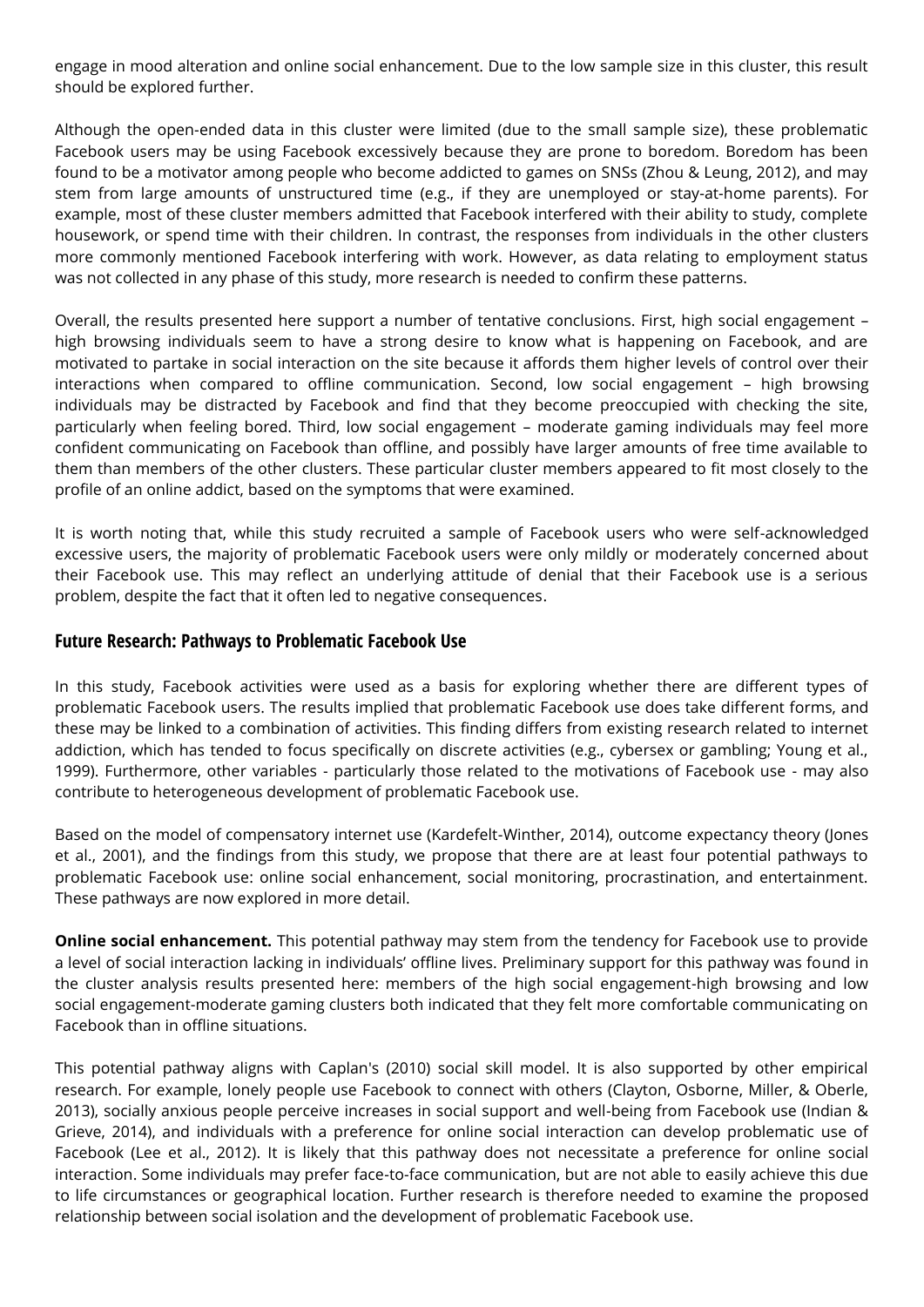It is also important to note that the model devised by Caplan (2010) encompasses various types of online social activity. Therefore, it is likely that this potential pathway to problematic use is not exclusive to Facebook use. In fact, Wan (2009) reported that loneliness was a significant predictor of problematic use of the campus-based SNS *xiaonet.com*, while Liu & Wang (2012) found that loneliness was associated with the problematic use of mobile phones. Therefore, further research is recommended to assess whether this pathway might relate to various social uses of technology.

**Social monitoring.** This proposed pathway results from a fear of missing out (FOMO) on information when Facebook is not being used. Individuals on this pathway feel a strong need to monitor the activity of their friends by repetitively checking the News Feed for new updates. For those individuals, the repetitive behavior of checking Facebook for new updates relieves FOMO and provides a sense of connectedness and social inclusion. Through this mood alleviation, the outcome expectancy of mood alteration is reinforced. It is possible that this reinforcement occurs on a variable-ratio schedule ratio (Schoenfeld, Cumming, & Hearst, 1956), as new content is posted on the News Feed at random intervals.

If this pathway is viable, is likely that affected individuals experience interference with work and study, as they are often distracted from these activities by checking Facebook (Przybylski, Murayama, DeHaan, & Gladwell, 2013). They may also feel withdrawal symptoms (in the form of frustration) when no new content has been posted to Facebook since the last time they checked. Members of the high social engagement – high browsing and low social engagement – high browsing clusters of problematic Facebook users both showed a strong desire to keep up to date with new information by regularly checking Facebook. Therefore, some of these individuals potentially became problematic Facebook users via the social monitoring pathway.

References to a social monitoring pathway to problematic use have not been common in the academic literature. In one qualitative study of problematic Facebook users, a female respondent admitted that limiting her Facebook checking to once a day left her feeling overwhelmed with information (Zaremohzzabieh et al., 2014). As a result, she spent most of her time checking Facebook for updates in order to more efficiently monitor what was happening with her friends. In addition, Przybylski et al. (2013) reported that individuals who experienced FOMO were more likely to use Facebook after waking, before sleep, and during meals and lectures.

While Facebook is not the only form of SNS to provide a feature offering a real-time, continuously updating stream of information (e.g., Twitter, LinkedIn do the same), it does have the largest membership base (Smith, 2013a). Therefore, it is possible that members of an individual's offline social network would be more heavily represented on Facebook than other SNSs. As such, problematic use developed via the social monitoring pathway may be highly relevant to Facebook use. Researchers should attempt to confirm that this is the case by directly examining the relationship between problematic Facebook use and FOMO. In addition, it is worth examining how the thoughts related to FOMO develop. Are they more common among individuals with certain personality traits (e.g., neurotic, extraverted), or do they occur in response to a particular life event involving Facebook (e.g., an instance of social exclusion)?

**Procrastination.** This pathway relates to the use of Facebook to avoid completing mundane or difficult tasks. Like the previously discussed pathways, this pattern of behavior is expected to lead to mood alteration in at-risk individuals this time through the alleviation of stress or fear of beginning a new task. As this pathway is not intrinsically linked to a need for social interaction or monitoring, it is likely to be associated with broad Facebook usage (i.e., engaging in a range of activities).

According to Davis (2001), individuals who develop generalised pathological internet use are highly likely to use the internet to procrastinate from other tasks. This theme was prominent amongst low social engagementmoderate gaming cluster members. The tendency to procrastinate is generally linked to low levels of the trait *conscientiousness* (Goldberg, 1990). It is worth noting that numerous studies have reported that there is an association between low levels of conscientiousness and addiction (e.g., Buckner, Castille, Sheets, 2012; Kotov, Gamez, Schmidt, & Watson, 2010; Yang, Li, & Mingxin, 2006). In particular, Wilson, Fornasier, and White (2010) reported that individuals with low conscientiousness had higher levels of both SNS use and addictive tendencies. In addition, it has previously been reported that Facebook users are more likely than non-users to be low on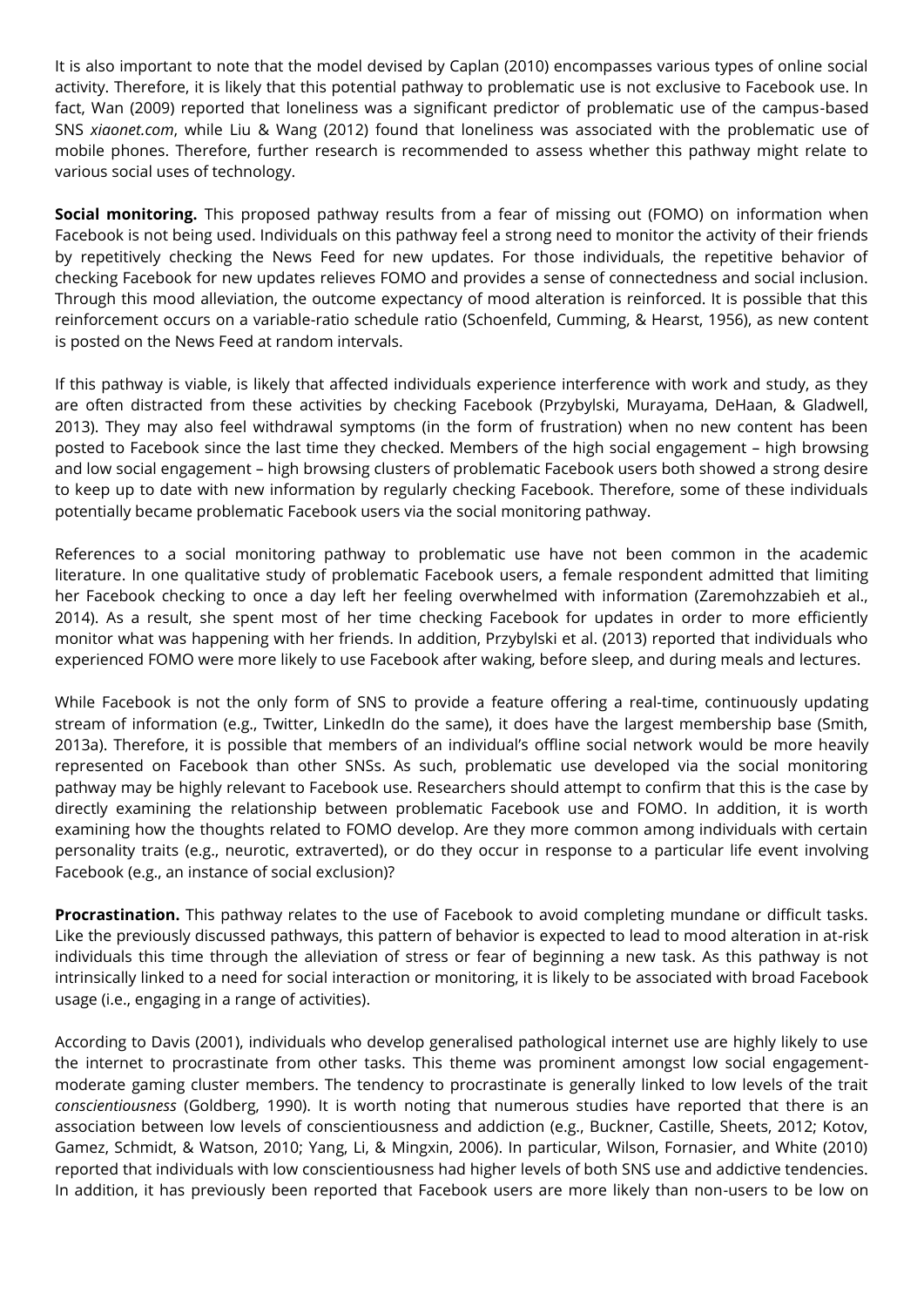conscientiousness (Ryan & Xenos, 2011). Therefore, it may be the case that low conscientiousness is linked to the development of problematic Facebook use through the procrastination pathway.

It seems then that there is a solid basis for further exploration of this potential pathway. It is important to ascertain whether individuals who fit this pattern are only using Facebook problematically, or whether they may also be demonstrating problematic engagement in other internet-related activities. Given that distraction has previously been identified as a potential symptom of generalised pathological internet use (Davis, Flett & Besser, 2002), it is likely that task avoiders can develop problematic use of a variety of online social applications. However, if there is a subset of problematic users who are focused solely on Facebook, it is important to determine what it is about the site that is appealing to those particular individuals.

**Entertainment.** This potential pathway may occur when individuals have excessive free time, and elect to use Facebook as a method of entertainment. For example, several of the low social engagement – moderate gaming cluster members mentioned having nothing else to do other than use Facebook. Such individuals may potentially be unemployed, stay-at-home parents, or retired. Problematic use occurs when these individuals begin to rely on Facebook to escape from boredom, thus experiencing mood alteration.

As with the procrastination pathway, it is likely that this type of problematic use would be associated with broad Facebook usage. Furthermore, due to the excess free time these individuals have, their Facebook use may become very heavy. As researchers have identified that boredom is a common motivation among online gaming addicts (Hussain & Griffiths, 2009; Zhou & Leung, 2012) this potential pathway to problematic Facebook use should be explored further, particularly in relation to loss of control over Facebook games.

These pathways support the model of compensatory internet use (Kardefelt-Winther, 2014), as all are tied to different motivations for Facebook use and come about due to the desire for mood alteration. They also align with outcome expectancy theory (Jones et al., 2001), as we argue that mood alteration leads to the additional symptoms of problematic use. Based on the data collected in this study, we also suggest that the absence of Facebook use may manifest in withdrawal symptoms that are specific to each pathway (see Figure 2).



*Figure 2.* Four potential pathways to problematic Facebook use.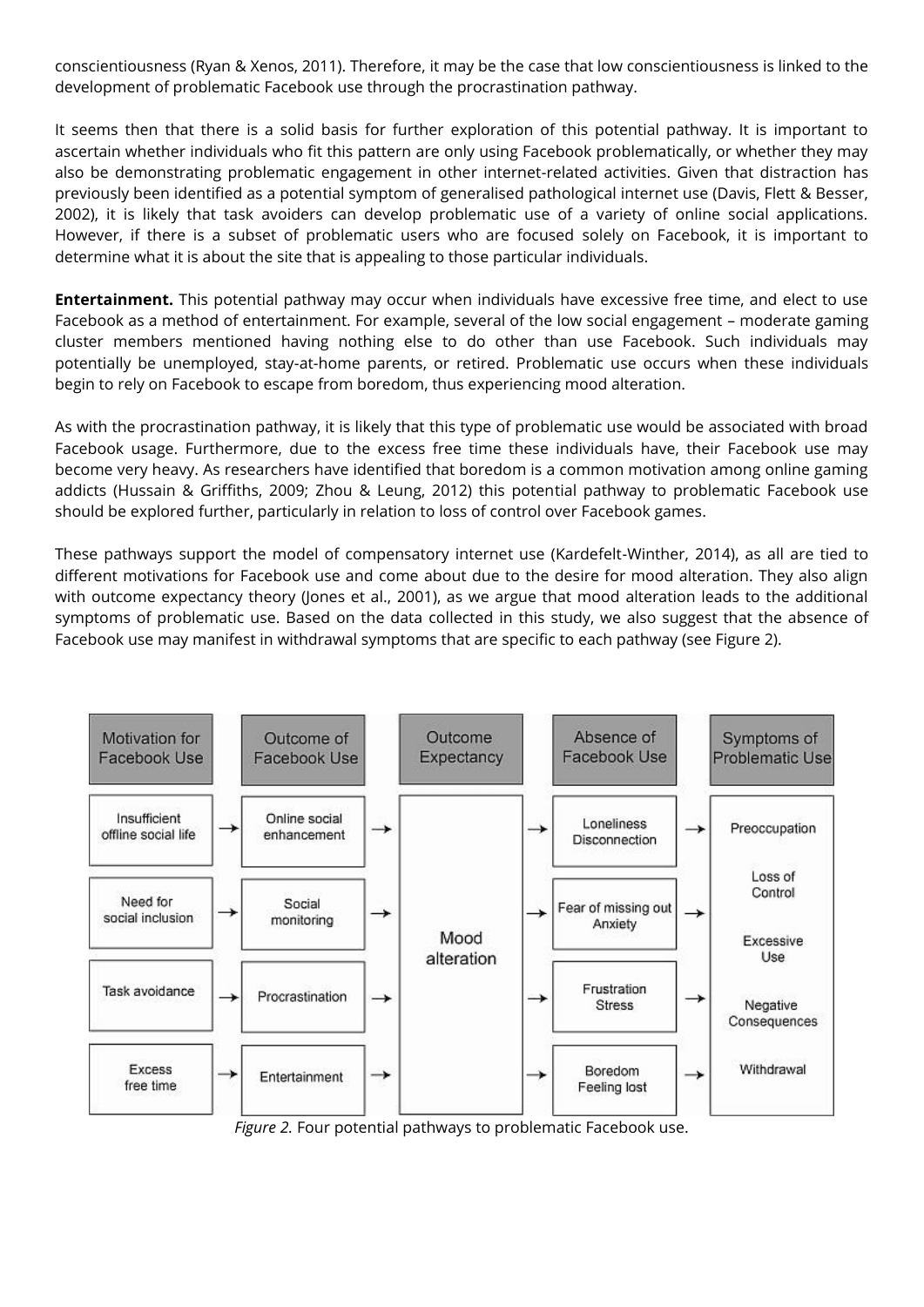Problematic Facebook use may also potentially occur due to a combination of pathways. This is illustrated in Figure 3 using the cluster analysis results as examples. While all four pathways are tentatively supported by the results discussed in this paper, more extensive research is needed to confirm their relevance to problematic Facebook use (and other forms of problematic online use or addiction). At this point, researchers should conduct further phenomenological studies, perhaps by interviewing self-acknowledged problematic Facebook users, to explore the validity of these four pathways. In doing so, the aim should be to tease out these users' motivations for Facebook use, the personal outcomes of Facebook use, and the feelings that occur when Facebook is not available. Research is also needed to establish whether these pathways are relevant only to Facebook use, or whether they are common to multiple forms of problematic SNS use.



*Figure 3.* Proposed relationship between four potential pathways to problematic Facebook use and three potential types of problematic Facebook users.

## **Limitations**

There were several limitations that hindered our results. As previously noted, the sample sizes for each cluster were small, which reduces ability to generalise the results presented here. While this is somewhat acceptable for the purposes of an exploratory pilot study, it is critical that further confirmatory research is performed before solid conclusions can be made.

In addition, the use of a survey was somewhat restricting; open-ended survey questions preclude the ability of the researcher to ask for clarification or further information regarding themes of interest. Due to this design weakness, some important symptoms were excluded from analysis (i.e., loss of control and online social enhancement). In future research studies, it would be useful to conduct focus groups or interviews to triangulate survey results and explore important themes more extensively. These more interactive methods of data collection would also allow scope to explore the possibility that there may be additional unique symptoms of problematic Facebook use (Ryan et al., 2016).

Finally, it is important to address the fact that the majority of problematic Facebook users identified in this study were female. One explanation for this trend is that women may be more likely than men to feel comfortable discussing mental health issues. On the other hand, it may be the case that women were more likely to meet the inclusion criteria for this study. Previous research has shown that women are heavier Facebook users than men (Kittinger, Correia, & Irons, 2012; McAndrew & Jeong, 2012; Thompson & Lougheed, 2012), thus they may have been more inclined to take part in a study asking for respondents who spend too much time on Facebook. Unfortunately, there have been few similar studies with which to support this assertion.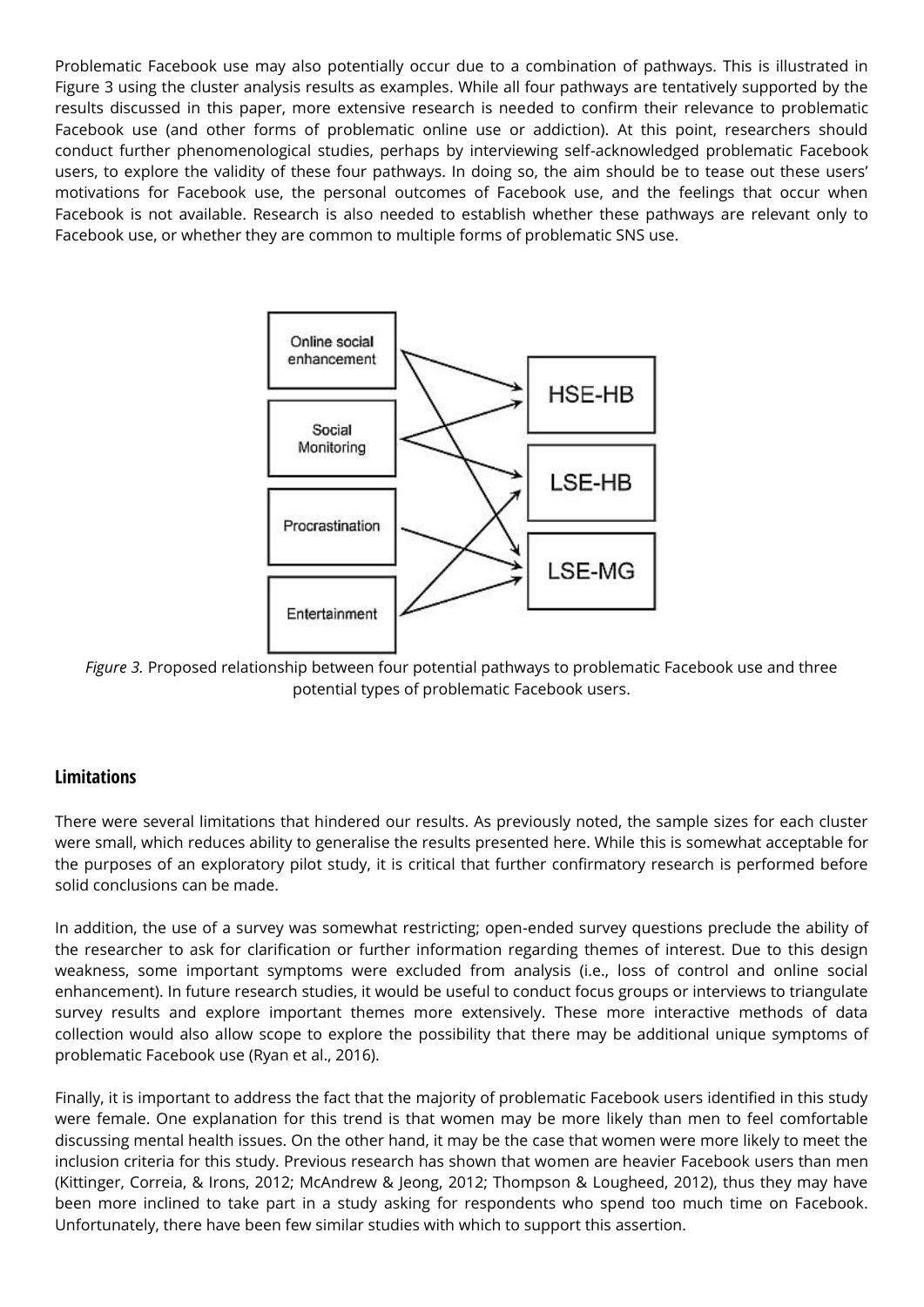## **Conclusion**

This study is one of the first to explore the potential typologies of problematic Facebook use. The results indicate that problematic Facebook use may indeed take different forms, and these are related to the types of activities that are performed. In this way, our study bolsters the model of compensatory internet use (Kardefelt-Winther, 2014). Of course, it is unlikely that problematic Facebook use will occur in every person who regularly engages in these kinds of activities for the purposes of mood alteration. In fact, it is expected that particular forms of underlying psychopathology are the key to the development of each type of problematic Facebook use.

For example, social anxiety might be an important pre-existing condition that leads to the proposed online social enhancement pathway of problematic Facebook use. Therefore, it is important for future research to ascertain which disorders display comorbidity with problematic Facebook use. It is also imperative that scholars examine the relevance of individual differences to the problematic Facebook use pathways proposed here, such as relationship status, self-esteem, and personality types. Finally, it should be established whether the proposed pathways are distinct to Facebook users, or whether they are also germane to other forms of online addiction.

# **Acknowledgements**

Support for this publication was received through the RMIT Higher Degree by Research Publications Grant. Thanks to Joanne Ryan for assistance with the design of Figures 2 and 3.

# **References**

American Psychological Association. (2000). *Diagnostic and Statistical Manual of Mental Disorders* (4th ed., text rev.). Washington, DC: Author.

American Psychological Association. (2013). *Diagnostic and Statistical Manual of Mental Disorders* (5th ed.). Arlington, VA: American Psychiatric Publishing.

Bozoglan, B., Demirer, V., & Sahin, I. (2013). Loneliness, self-esteem, and life satisfaction as predictors of internet addiction: A cross-sectional study among Turkish university students. *Scandinavian Journal of Psychology, 54*, 313– 319.<http://dx.doi.org/10.1111/sjop.12049>

Brophy, L. M., Reece, J. E., & McDermott, F. (2006). A cluster analysis of people on Community Treatment Orders in Victoria, Australia. *International Journal of Law and Psychiatry, 29,* 469-481. <http://dx.doi.org/10.1016/j.ijlp.2006.07.001>

Buckner V. J. E., Castille, C. M., & Sheets, T. L. (2012). The Five Factor Model of personality and employees' excessive use of technology. *Computers in Human Behavior, 28*, 1947-1953. <http://dx.doi.org/10.1016/j.chb.2012.05.014>

Burns, R., & Burns, R. (2008). *Business research methods and statistics using SPSS.* London, UK: Sage.

Çam, E., & İşbulan, O. (2012). A new addiction for teacher candidates: Social networks. *The Turkish Online Journal of Education Technology, 11*(3), 14-19.

Caplan, S. E. (2005). A social skill account of problematic internet use. *Journal of Communication*, *55*, 721–736. <http://dx.doi.org/10.1111/j.1460-2466.2005.tb03019.x>

Caplan, S. E. (2010). Theory and measurement of generalized problematic internet use: A two-step approach. *Computers in Human Behavior, 26*, 1089-1097.<http://dx.doi.org/10.1016/j.chb.2010.03.012>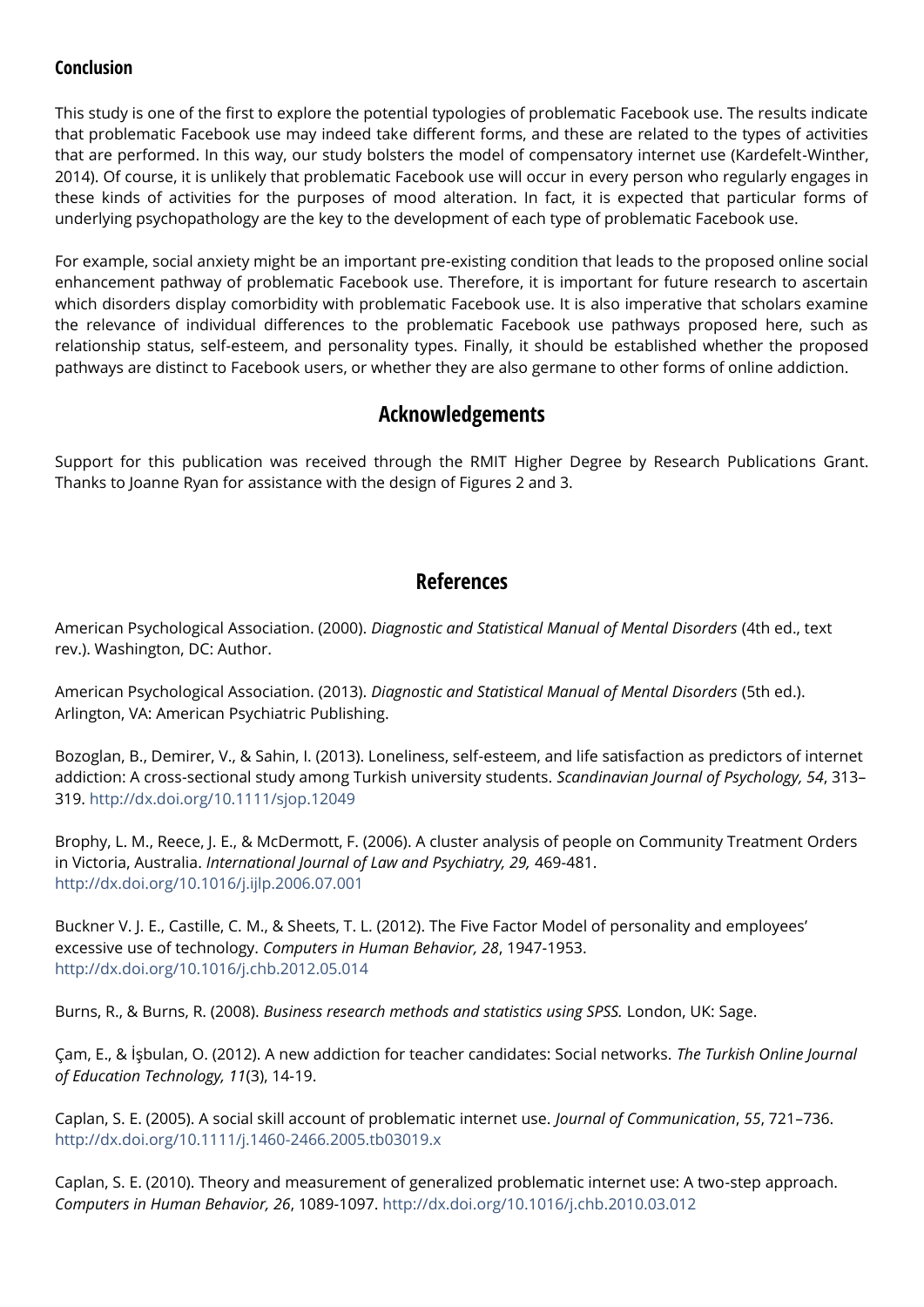Clayton, R. B., Osborne, R. E., Miller, B. K., & Oberle, C. D. (2013). Loneliness, anxiousness, and substance use as predictors of Facebook use. *Computers in Human Behavior, 29*, 687–693. <http://dx.doi.org/10.1016/j.chb.2012.12.002>

Cohen, J. (1988). *Statistical power analysis for the behavioral sciences* (2nd ed.). Hillsdale, NJ: Lawrence Erlbaum Associates.

Davis, R. A. (2001). A cognitive-behavioral model of pathological internet use. *Computers in Human Behavior, 17,*  187-195. [http://dx.doi.org/10.1016/S0747-5632\(00\)00041-8](http://dx.doi.org/10.1016/S0747-5632%2800%2900041-8)

Davis, R. A., Flett, G. L., & Besser, A. (2002). Validation of a new scale for measuring problematic internet use: Implications for pre-employment screening. *CyberPsychology & Behavior, 5*, 331–345. <http://dx.doi.org/10.1089/109493102760275581>

DiChiara, C. A. (2010). *A comparison of social capital and the problematic use of massively multiplayer online games*. [Doctoral dissertation]. Retrieved from ProQuest Information & Learning. (UMI: 3415697)

Digre, E. I., Reece, J., Johnson, A. L., & Thomas, R. A. (2009). Treatment response in subtypes of borderline personality disorder. *Personality and Mental Health, 3*, 56-67.

Facebook (2016). *Facebook Newsroom: Company Info.* Retrieved from [newsroom.fb.com/company-info/](http://cyberpsychology.eu/newsroom.fb.com/company-info/) on 17 July, 2016.

Goldberg, L. R. (1990). An alternative "description of personality": The big-five factor structure. *Journal of Personality and Social Psychology, 59*, 1216-1229. [http://dx.doi.org/10.1037//0022-3514.59.6.1216](http://dx.doi.org/10.1037/0022-3514.59.6.1216) 

Greenfield, D. N. (1999). Psychological characteristics of compulsive internet use: A preliminary analysis. *CyberPsychology & Behavior, 2*, 403–414.<http://dx.doi.org/10.1089/cpb.1999.2.403>

Griffiths, M. D. (1999). Internet addiction: Fact or fiction? *Psychologist, 12*, 246-250.

Griffiths, M. (2000). Internet addiction - Time to be taken seriously? *Addiction Research, 8*, 413-418.

Griffiths, M. D. (2012). Facebook addiction: Concerns, criticism, and recommendations – A response to Andreassen and colleagures. *Psychological Reports, 110*, 518-520. <http://dx.doi.org/10.2466/01.07.18.pr0.110.2.518-520>

Griffiths, M. D., Kuss, D. J., & Demetrovics, Z. (2014). Social networking addiction: An overview of preliminary findings. In K. P. Rosenberg & L. C. Feder (Eds.), *Behavioral addictions: Criteria, evidence, and treatment* (pp. 119- 141). London, UK: Academic Press.

Hawi, N. S. (2012). Internet addiction among adolescents in Lebanon. *Computers in Human Behavior, 28*, 1044– 1053.<http://dx.doi.org/10.1016/j.chb.2012.01.007>

Hong, F., Huang, D., Lin, H., & Chiu, S. (2014). Analysis of the psychological traits, Facebook usage, and Facebook addiction model of Taiwanese university students. *Telematics and Informatics, 31*, 597-606. <http://dx.doi.org/10.1016/j.tele.2014.01.001>

Liu, H., & Wang, H. (2012). Mobile phone addiction tendency and loneliness in college students. *Chinese Mental Health Journal, 26*, 66-69. Retrieved from<http://search.proquest.com/docview/1285631293?accountid=13552>

Hsu, S. H., Wen, M. H., & Wu, M. C. (2009). Exploring user experiences as predictors of MMORPG addiction. *Computers & Education, 53*, 990-999.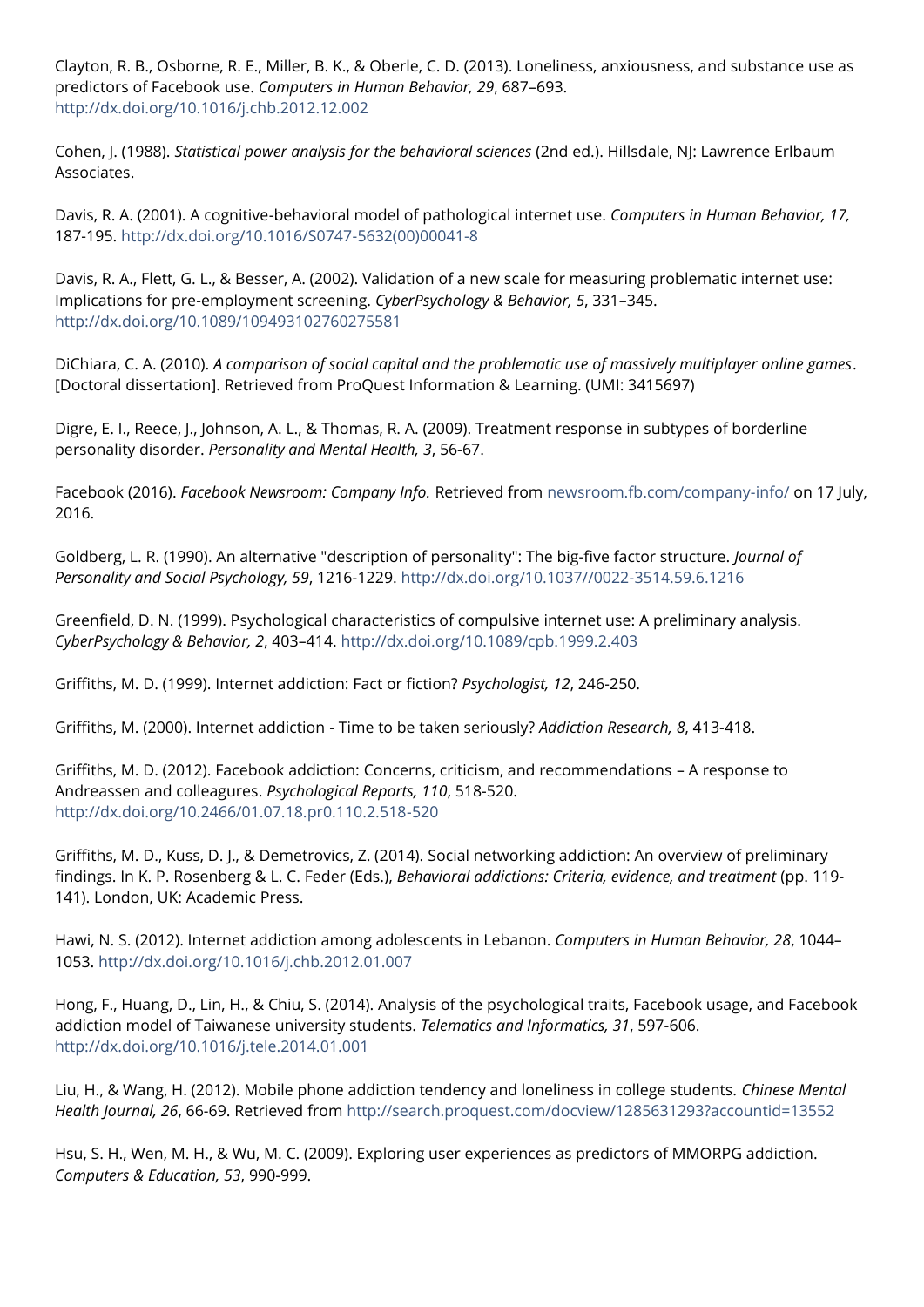Hussain, Z., & Griffiths, M. D. (2009). Excessive use of Massively Multi-Player Online Role-Playing Games: A pilot study. *International Journal of Mental Health and Addiction*, *7*, 563–571. [http://dx.doi.org/10.1007/s11469-009-](http://dx.doi.org/10.1007/s11469-009-9202-8) [9202-8](http://dx.doi.org/10.1007/s11469-009-9202-8)

Indian, M., & Grieve, R. (2014). When Facebook is easier than face-to-face: Social support derived from Facebook in socially anxious individuals. *Personality and Individual Differences*, *59*, 102–106. <http://dx.doi.org/10.1016/j.paid.2013.11.016>

Jones, B. T., Corbin, W., & Fromme, K. (2001). A review of expectancy theory and alcohol consumption. *Addiction, 96*, 57–72.<http://dx.doi.org/10.1080/09652140020016969>

Kardefelt-Winther, D. (2014). A conceptual and methodological critique of internet addiction research: Towards a model of compensatory internet use. *Computers in Human Behavior*, *31*, 351-354. <http://dx.doi.org/10.1016/j.chb.2013.10.059>

Kittinger, R., Correia, C. J., & Irons, J. G. (2012). Relationship between Facebook use and problematic internet use among college students. *Cyberpsychology, Behavior, and Social Networking, 15*, 324–327. <http://dx.doi.org/10.1089/cyber.2010.0410>

Kotov, R., Gamez, W., Schmidt, F., & Watson, D. (2010). Linking "big" personality traits to anxiety, depressive, and substance use disorders: A meta-analysis. *Psychological Bulletin, 136*, 768–821. <http://dx.doi.org/10.1037/a0020327>

Kuss, D. J., & Griffiths, M. D. (2011). Online social networking and addiction-A review of the psychological literature. *International Journal of Environmental Research and Public Health, 8*, 3528-3552. Retrieved from <http://search.proquest.com/docview/899323305?accountid=13552>

Kuss, D. J., Griffiths, M. D., Karila, L., & Billeux, J. (2013). Internet addiction: A systematic review of epidemiological research for last decade. *Current Pharmaceutical Design, 20*, 4026-4052.

Landis, J. R., & Koch, G. G. (1977). The measurement of observer agreement for categorical data. *Biometrics*, *33*(1), 159–174.

Lee, Z. W. Y., Cheung, C. M. K., & Thadani, D. R. (2012). An investigation into the problematic use of Facebook. *Proceedings of the 45th Hawaii International Conference on System Sciences*, 1768–1776. <http://dx.doi.org/10.1109/HICSS.2012.106>

McAndrew, F. T., & Jeong, H. S. (2012). Who does what on Facebook? Age, sex, and relationship status as predictors of Facebook use. *Computers in Human Behavior*, *28*, 2359–2365. <http://dx.doi.org/10.1016/j.chb.2012.07.007>

Mooi, E., & Sarstedt, M. (2011). *Cluster analysis. A concise guide to market research*. Berlin, Germany: Springer.

Przybylski, A. K., Murayama, K., DeHaan, C. R., & Gladwell, V. (2013). Motivational, emotional, and behavioral correlates of fear of missing out. *Computers in Human Behavior*, *29*, 1841–1848. <http://dx.doi.org/10.1016/j.chb.2013.02.014>

Ryan, T., Chester, A., Reece, J., & Xenos, S. (2014). The uses and abuses of Facebook: A review of Facebook addiction. *Journal of Behavioral Addictions, 3*, 133-148[. http://dx.doi.org/10.1556/jba.3.2014.016](http://dx.doi.org/10.1556/jba.3.2014.016) 

Ryan, T., Chester, A., Reece, J., & Xenos, S. (2016). A qualitative exploration of Facebook addiction: Working toward construct validity. *Addicta: The Turkish Journal on Addictions, 3*, 55-76.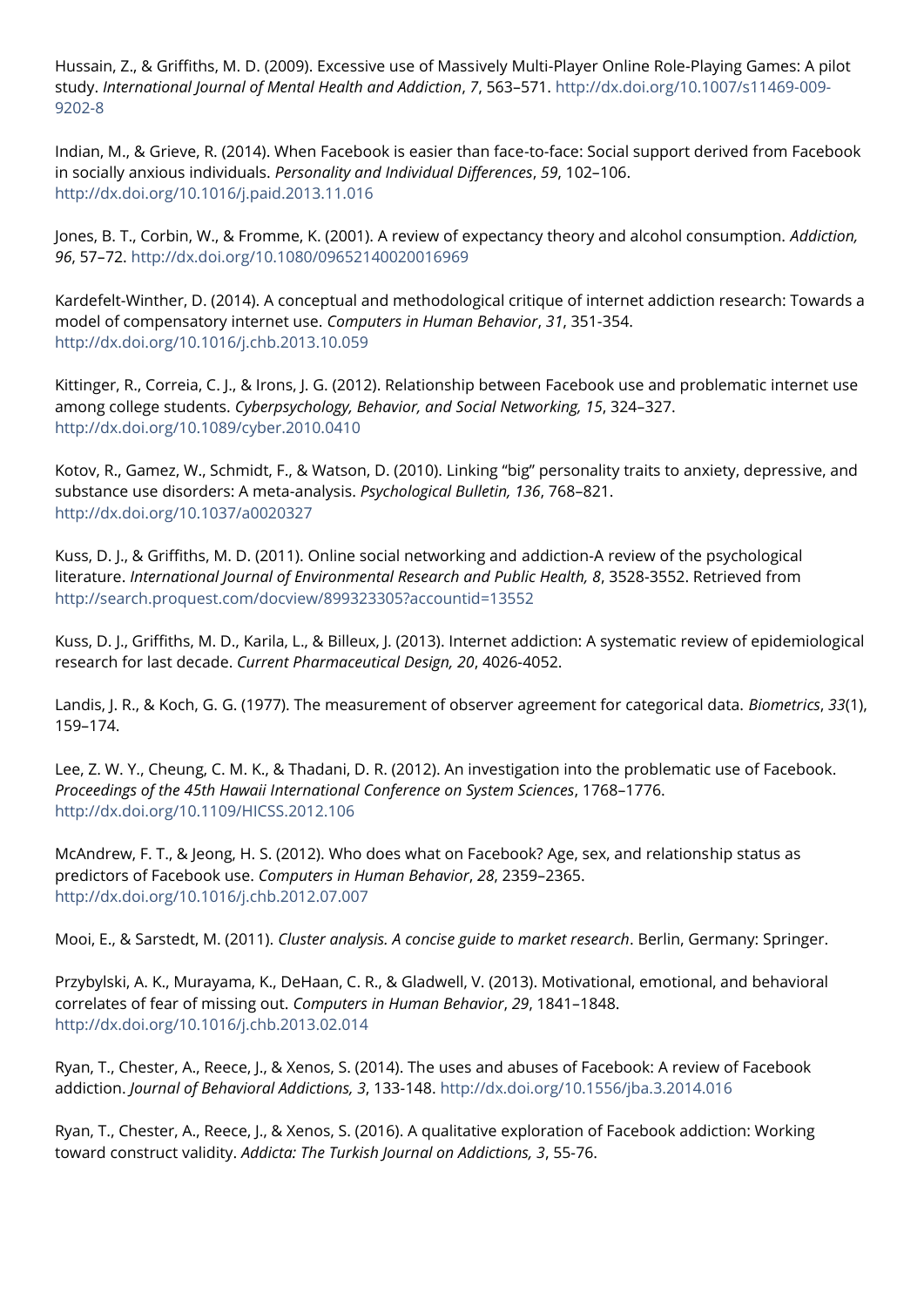Ryan, T., & Xenos, S. (2011). Who uses Facebook? An investigation into the relationship between the Big Five, shyness, narcissism, loneliness, and Facebook usage. *Computers in Human Behavior, 27*, 1658-1664. <http://dx.doi.org/10.1016/j.chb.2011.02.004>

Schoenfeld, W. N., Cumming, W. W., & Hearst, E. (1956). On the classification of reinforcement schedules. *Proceedings of the National Academy of Sciences, 42,* 563-570.<http://dx.doi.org/10.1073/pnas.42.8.56>

Sim, T., Gentile, D. A., Bricolo, F., Serpelloni, G., & Gulamoydeen, F. (2012). *International Journal of Mental Health and Addiction, 10*, 748-769.<http://dx.doi.org/10.1007/s11469-011-9369-7>

Smith, C. (2013a, December 1). How many people use 340 of the top social media, apps & services? [Web log post]. Retrieved from [http://expandedramblings.com/index.php/resource-how-many-people-use-the-top-social](http://expandedramblings.com/index.php/resource-how-many-people-use-the-top-social-media)[media](http://expandedramblings.com/index.php/resource-how-many-people-use-the-top-social-media)

Smith, S. R. (2013b). *The development and validation of the Problematic Online Gaming Scale (POGS): An analysis of Facebook gamers.* [Doctoral dissertation]. Available from ProQuest Dissertations and Theses Database. (UMI: 3564698)

Thompson, S. H., & Lougheed, E. (2012). Frazzled by Facebook? An exploratory study of gender differences in social network communication among undergraduate men and women. *College Student Journal, 46*, 88–98.

Tonioni, F., D'Alessandris, L., Lai, C., Martinelli, D., Corvino, S., Vasale, M., . . . Bria, P. (2012). Internet addiction: Hours spent online, behaviors and psychological symptoms. *General Hospital Psychiatry, 34*, 80-87. <http://dx.doi.org/10.1016/j.genhosppsych.2011.09.013>

van den Eijnden, R. J. J. M., Meerkerk, G.-J., Vermulst, A. A., Spijkerman, R., & Engels, R. C. M. E. (2008). Online communication, compulsive internet use, and psychosocial well-being among adolescents: A longitudinal study. *Developmental Psychology*, *44*, 655–665. [http://dx.doi.org/ 10.1037/0012-1649.44.3.655](http://dx.doi.org/10.1037/0012-1649.44.3.655)

Wan, C. (2009). *Gratifications and loneliness as predictors of campus-SNS websites addiction and usage pattern among Chinese college students.* [Master's thesis]*.* Retrieved from [http://pg.com.cuhk.edu.hk/pgp\\_nm/projects/2009/Wan%20Sisi%20Candy.pdf](http://pg.com.cuhk.edu.hk/pgp_nm/projects/2009/Wan%20Sisi%20Candy.pdf)

Wilson, K., Fornasier, S., & White, K. M. (2010). Psychological predictors of young adults' use of social networking sites. *Cyberpsychology, Behavior, and Social Networking*, *13*, 173–177.<http://dx.doi.org/10.1089/cyber.2009.0094>

Yang, Y., Li, L., & Mingxin, L. (2006). The relationship between adolescents' conscientiousness, internet service preference and internet addiction. *Psychological Science (China)*, 29, 947-950. Retrieved from <http://search.proquest.com/docview/621476484?accountid=13552>

Young, K. S., Pistner, M., O'Mara, J., & Buchanan, J. (1999). Cyber-disorders: The mental health concern for the new millennium. *CyberPsychology & Behavior, 2*, 475–479.<http://dx.doi.org/10.1089/cpb.1999.2.475>

Yu, S. C., Hsu, W. H., Yu, M. N., & Hsu, H. Y. (2012). Is the use of social networking sites correlated with internet addiction? Facebook use among Taiwanese college students. *World Academy of Science, Engineering and Technology, 68,* 1659-1661.

Zaremohzzabieh, Z., Samah, B. A., Omar, S. Z., Bolong, J., & Kamarudin, N. A. (2014). Addictive Facebook Use among University Students. *Asian Social Science*, *10*(6), 107-116.<http://dx.doi.org/10.5539/ass.v10n6p107>

Zhou, S. X., & Leung, L. (2012). Gratification, loneliness, leisure boredom, and self-esteem as predictors of SNSgame addiction and usage pattern among Chinese college students. *International Journal of Cyber Behavior, Psychology and Learning, 2*(4), 34-48.<http://dx.doi.org/10.4018/ijcbpl.2012100103>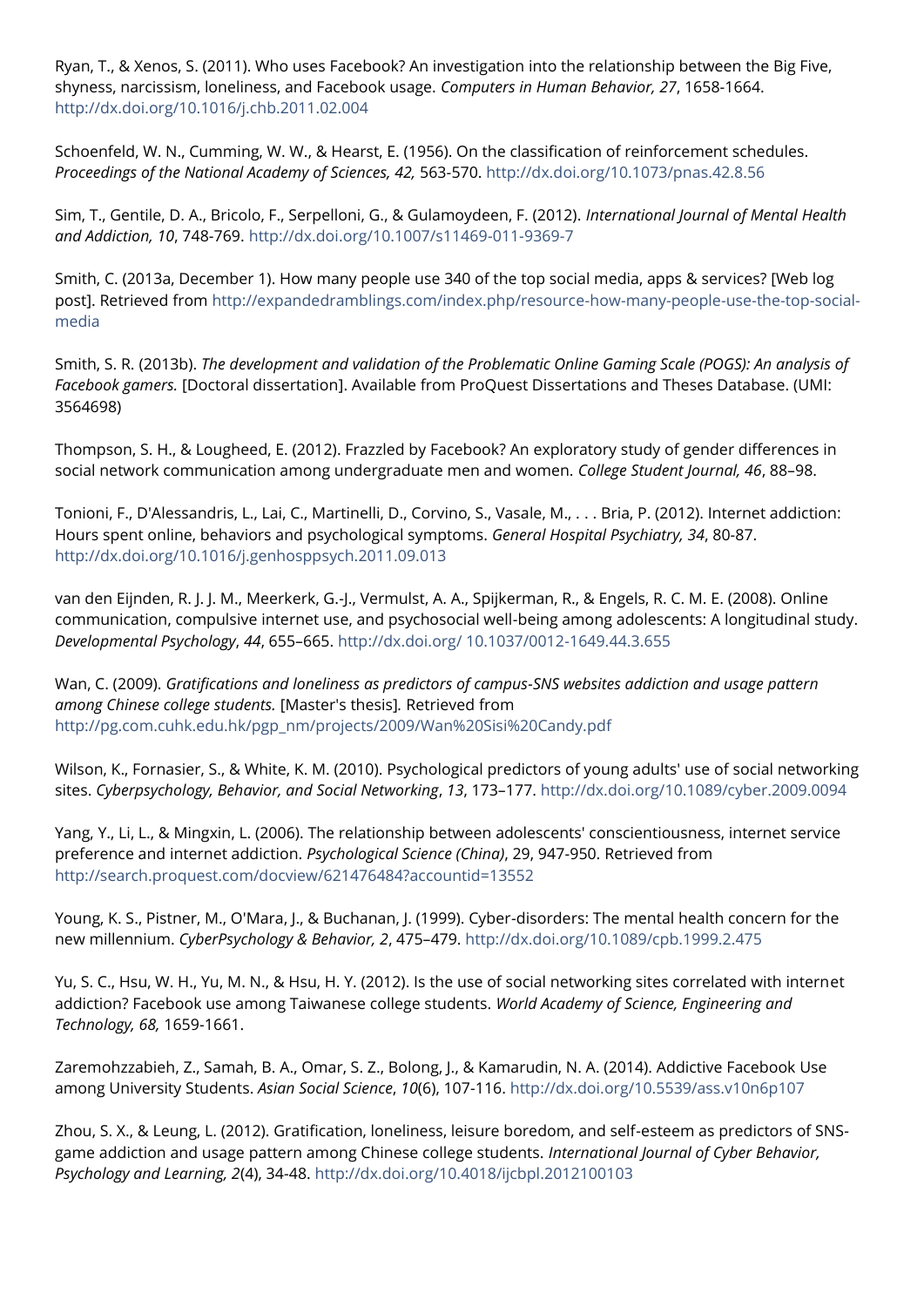# **Appendix. Problematic Facebook Use Survey**

#### **What is your sex?**

- Male
- Female

#### **What country do you live in?**

- Australia
- Canada
- Ireland
- New Zealand
- United Kingdom
- United States of America
- Other (please specify)

#### **How old are you?**

- 17 or under
- 18 or over (please specify your actual age)

#### **Do you currently have a Facebook account?**

- Yes
- $\bullet$  No

#### **On average, how much time per day do you spend on Facebook (for non-work related purposes)?**

- 30 minutes or less
- 31-60 minutes
- 1-2 hours
- $\bullet$  2-4 hours
- 5-6 hours
- 6-8 hours
- More than 8 hours

## **How often do you use Facebook on devices other than your computer (for non-work related purposes)?**

- Never
- Rarely
- Sometimes

\_\_\_\_\_\_\_\_\_\_\_\_\_\_\_\_\_\_\_\_\_\_\_\_\_\_\_

• Often

**What do you generally spend most of your time doing when you are using Facebook? (i.e., commenting on Friend's posts, looking at Photos, playing Games, etc.)?**

**Do you ever think about Facebook when you are not using it?**

- Yes
- No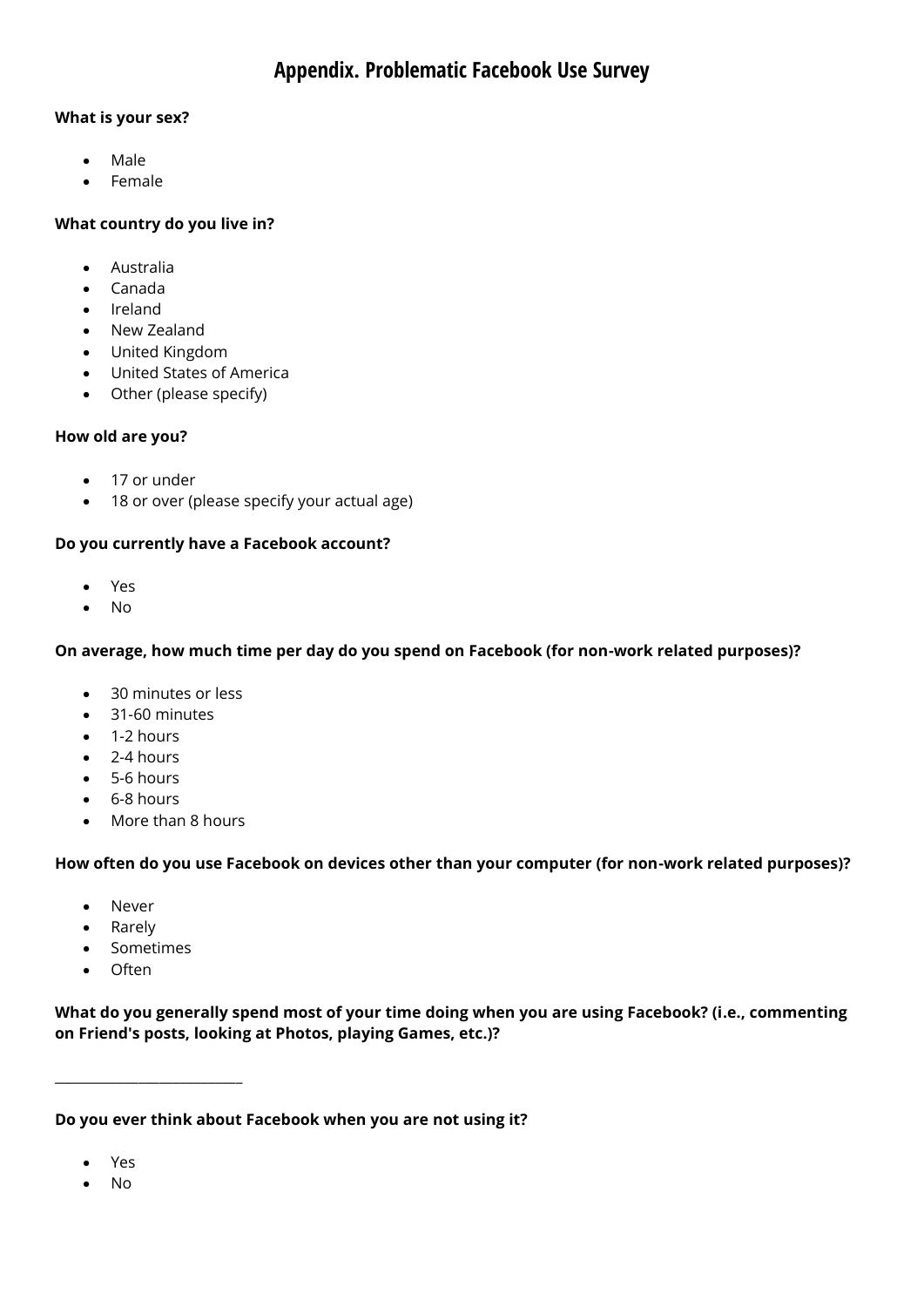#### **What sort of thoughts do you have about Facebook when you're not using it?**

The following questions ask about the mood or frame of mind you are in when you engage in various activities on Facebook. Please pay attention to the underlined section of each question to determine which activity is being referred to.

**Would you say that you are generally in a particular mood or frame of mind when you** *decide to check*  **Facebook?**

Yes

 $\_$ 

• No

**Please explain what sort of mood or frame of mind you are generally in when you decide to check Facebook:**

**Would you say that you are generally in a particular mood or frame of mind when you decide to** *update your status* **on Facebook?**

Yes

 $\_$ 

 $\_$ 

No

**Please explain what sort of mood or frame of mind you are generally in when you decide to** *update your status* **on Facebook:**

When answering the following question, please respond in terms of how you would usually spend most of your time when using Facebook *(i.e., looking at your News Feed, playing Games, viewing Photos, etc.).*

**Would you say that you are generally in a particular mood or frame of mind when you are using Facebook?**

- Yes
- No

**Please explain what sort of mood or frame of mind you are generally in when you are using Facebook.**

*Please indicate your level of agreement with the following question:*

**My Facebook usage is motivated by a desire to be social, or to feel connected to others.**

Strongly Disagree

 $\_$ 

- Disagree
- Neither Agree nor Disagree
- Agree
- Strongly Agree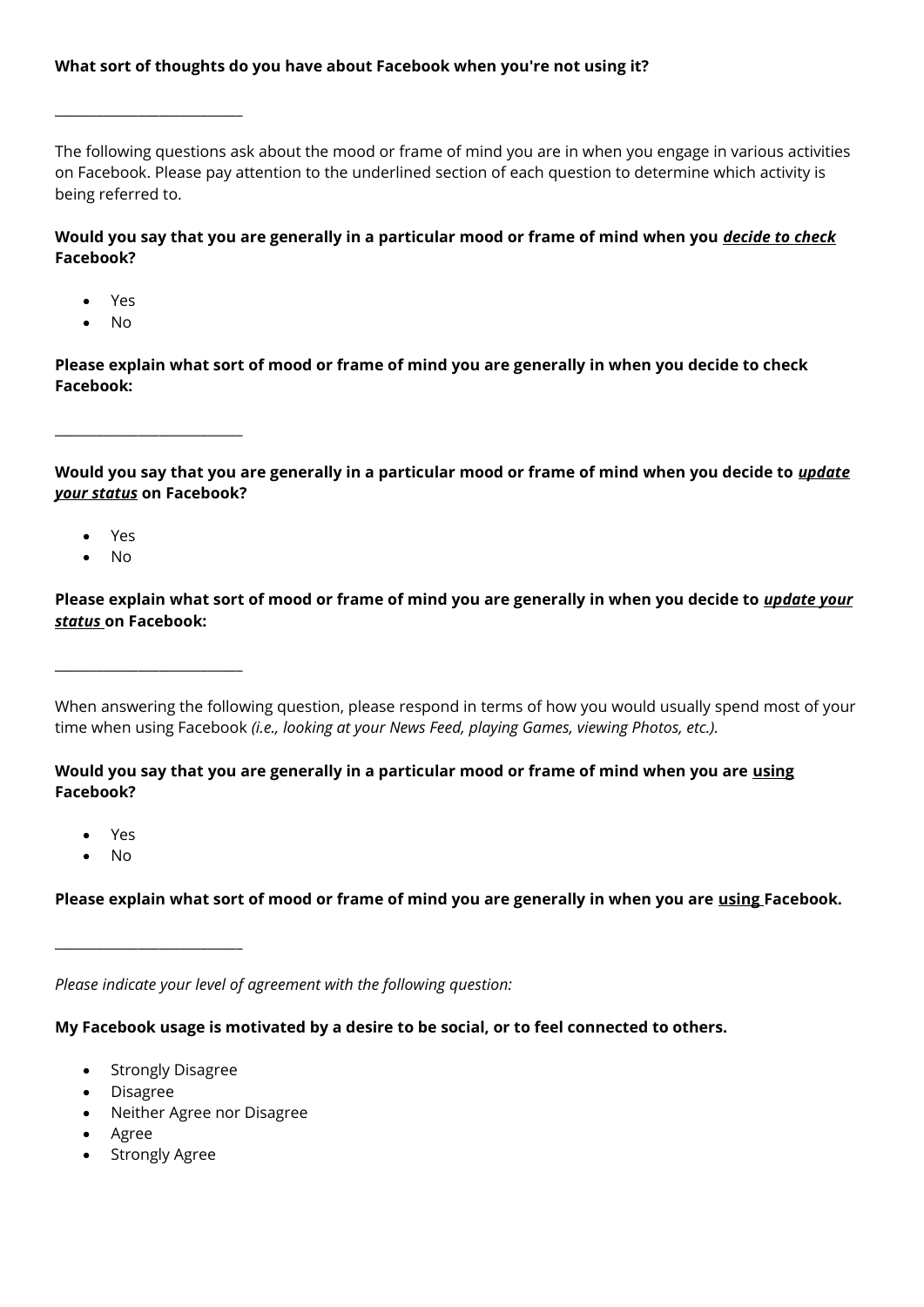**Does socialising on Facebook feel different to you than socialising in real life?**

- Yes
- No

\_\_\_\_\_\_\_\_\_\_\_\_\_\_\_\_\_\_\_\_\_\_\_\_\_\_\_

 $\_$ 

\_\_\_\_\_\_\_\_\_\_\_\_\_\_\_\_\_\_\_\_\_\_\_\_\_\_\_

\_\_\_\_\_\_\_\_\_\_\_\_\_\_\_\_\_\_\_\_\_\_\_\_\_\_\_

 $\_$ 

**Please explain how socialising on Facebook is different to socialising in real life:**

**Have you ever been in a situation when you couldn't or didn't access Facebook for a long period of time (i.e., a week or longer)?**

- Yes
- No

**Why did you stop accessing Facebook during that time?**

**How long were you without Facebook access?**

**How did you feel during this time?**

 $\_$ 

**How do you think you would feel if you couldn't access Facebook for a long period of time (i.e., a week or longer)?**

**Can you think of any instances when your Facebook use interfered with your normal daily activities (i.e., it distracted you from work, study, or social events)?**

- Yes
- No

**Please provide an example of any such instances:**

**Can you think of any instances when your Facebook use has caused problems with your personal relationships?**

- Yes
- No

**Please provide an example of any such instances:**

 $\_$